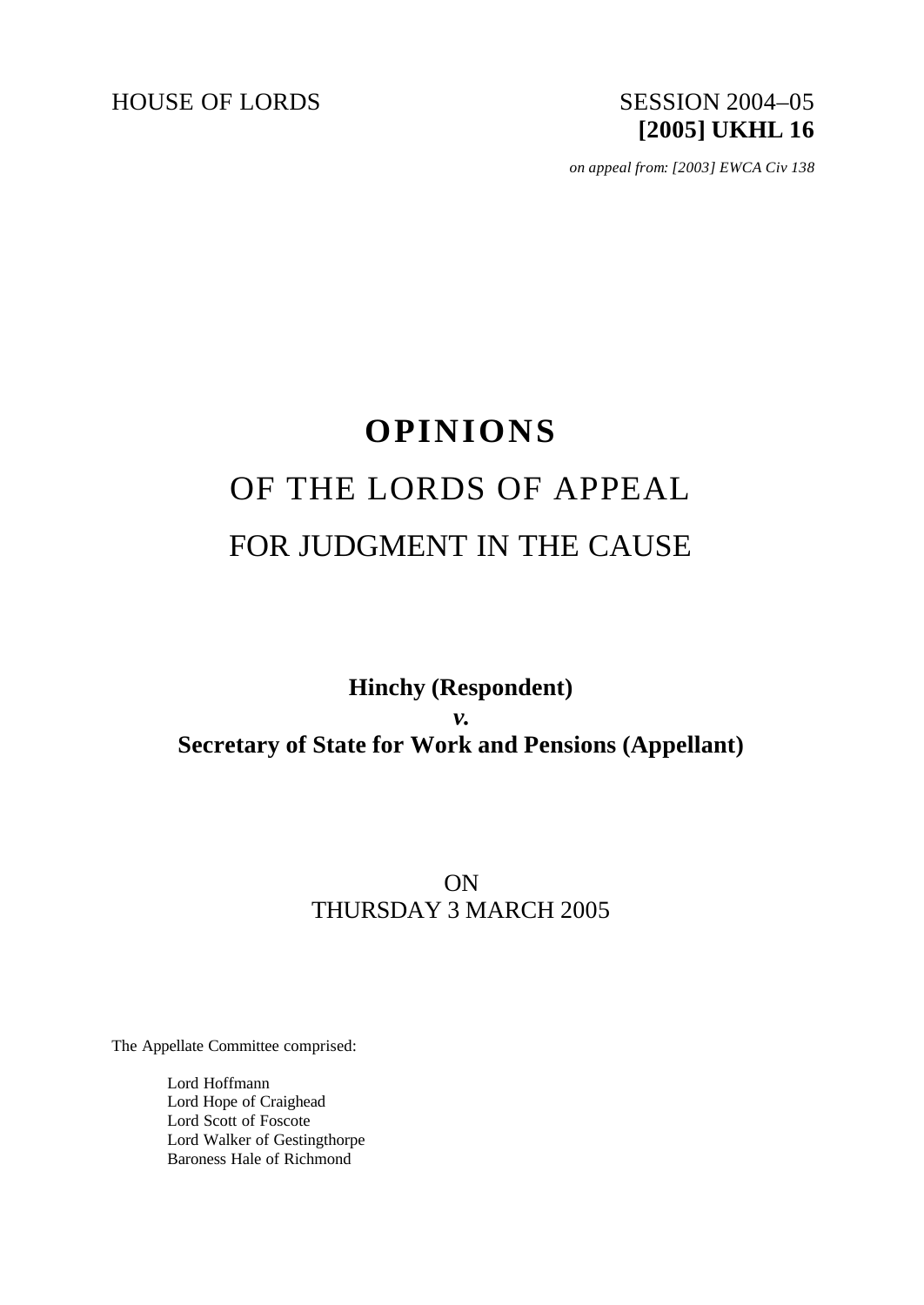#### **HOUSE OF LORDS**

#### **OPINIONS OF THE LORDS OF APPEAL FOR JUDGMENT IN THE CAUSE**

## **Hinchy (Respondent)** *v.* **Secretary of State for Work and Pensions (Appellant)**

#### **[2005] UKHL 16**

#### **LORD HOFFMANN**

My Lords,

1. Miss Maureen Hinchy lives in Islington. For many years she has been paid income support, a benefit payable under Part VII of the Social Security Contributions and Benefits Act 1992 ("the Benefits Act") and the Income Support (General) Regulations 1987 (SI 1987 No 1967). Her entitlement, which is governed by regulation 17 and Schedule 2, depends upon a variety of factors, including her entitlement to certain other benefits. In some cases, entitlement to another benefit, such as child benefit, results in a reduction in income support. In other cases, it results in being paid a premium. In the latter category is disability living allowance ("DLA"), payable under Part III of the Benefits Act to people who are in need of care in various degrees because they are severely disabled. A person who is awarded DLA for care appropriate to the highest or middle category of disablement will also be entitled to a premium on his or her income support.

2. In 1993 Miss Hinchy, who suffers from irritable bowel syndrome, was awarded DLA in the middle category. Such awards may be indefinite or for a fixed period. Miss Hinchy's was for 5 years and expired on 13 October 1998. She applied for a renewal but was refused. She appealed but the appeal was dismissed. When the award expired, she ceased also to be entitled to the premium payments on her income support. Her weekly payments should have gone down from £96.15 to £57.65.

3. Unfortunately, the person responsible for determining Miss Hinchy's entitlement to income support at her local Social Security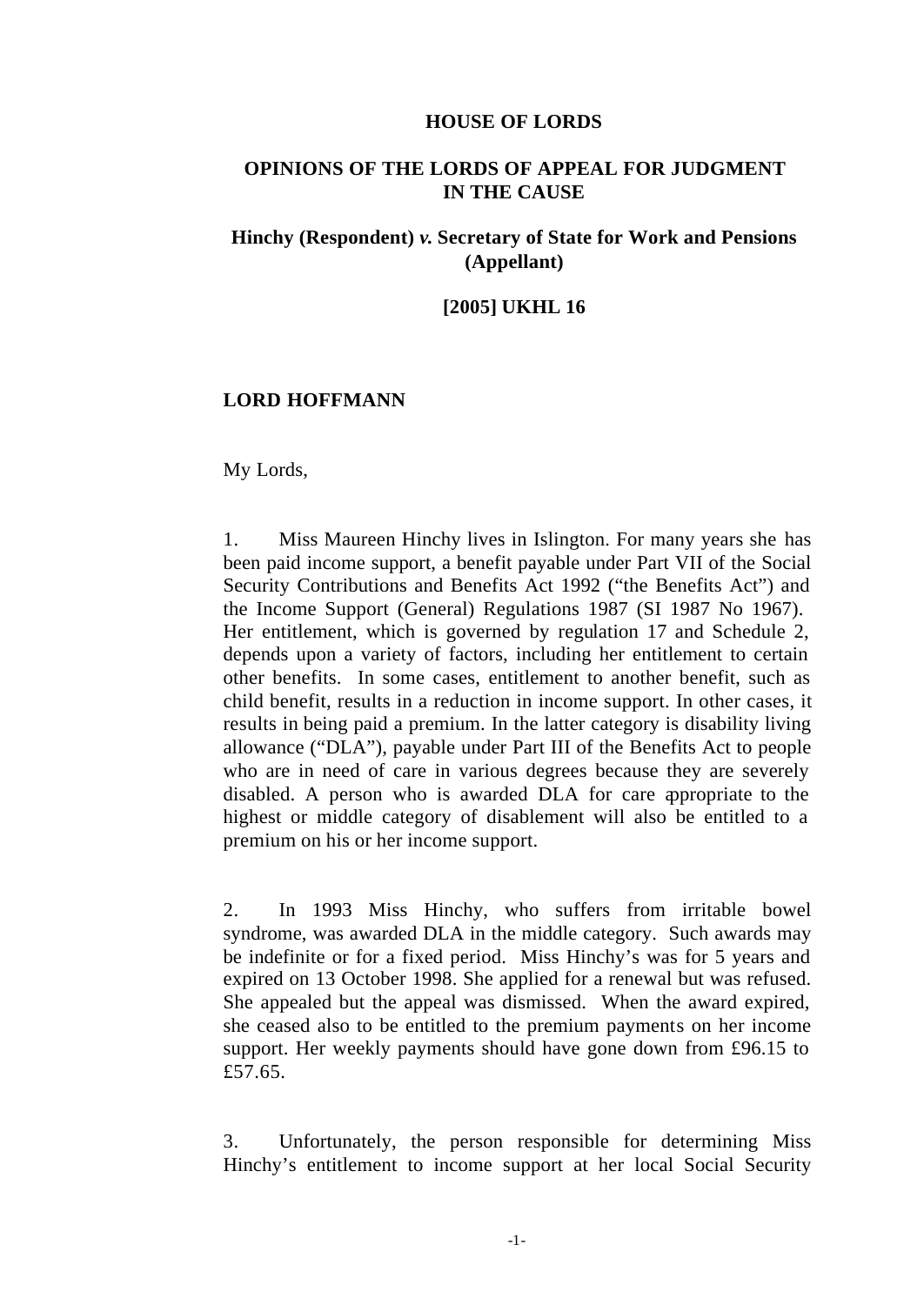Office in Hackney did not realise that her DLA award had expired. For nearly two years the office went on sending her order books, containing weekly orders to present at a Post Office for payment, in amounts which included the premium. Eventually a spot check revealed the mistake and her payments were reduced to the correct amount from 3 July 2000. By that time, she had been overpaid £3555.40.

4. The question in this appeal is whether the Secretary of State can claim the money back. He has a statutory right of recovery under section 71 of the Social Security Administration Act 1992 ("the Administration Act"):

- "(1) Where it is determined that, whether fraudulently or otherwise, any person has misrepresented, or failed to disclose, any material fact and in consequence of the misrepresentation or failure—
	- (a) a payment has been made in respect of a benefit to which this section applies; or
	- (b) any sum recoverable by or on behalf of the Secretary of State in connection with any such payment has not been recovered,

the Secretary of State shall be entitled to recover the amount of any payment which he would not have made or any sum which he would have received but for the misrepresentation or failure to disclose…

(3) An amount recoverable under subsection (1) above is in all cases recoverable from the person who misrepresented the facts or failed to disclose it."

5. The Hackney Social Security Office claimed that the requirements of this section were satisfied because Miss Hinchy had failed to disclose a material fact, namely that her DLA had expired. In consequence of that failure, she had been paid £3555.40 which she would not otherwise have received. Miss Hinchy appealed to an Appeal Tribunal. She accepted that she knew that her DLA award had expired. Nor was it disputed that this was a material fact; the person who made the decision, if he had known about it, "would have wished to supersede and reduce the amount of [the income support] award." Likewise, it was conceded that if Miss Hinchy had told the office about the expiry of the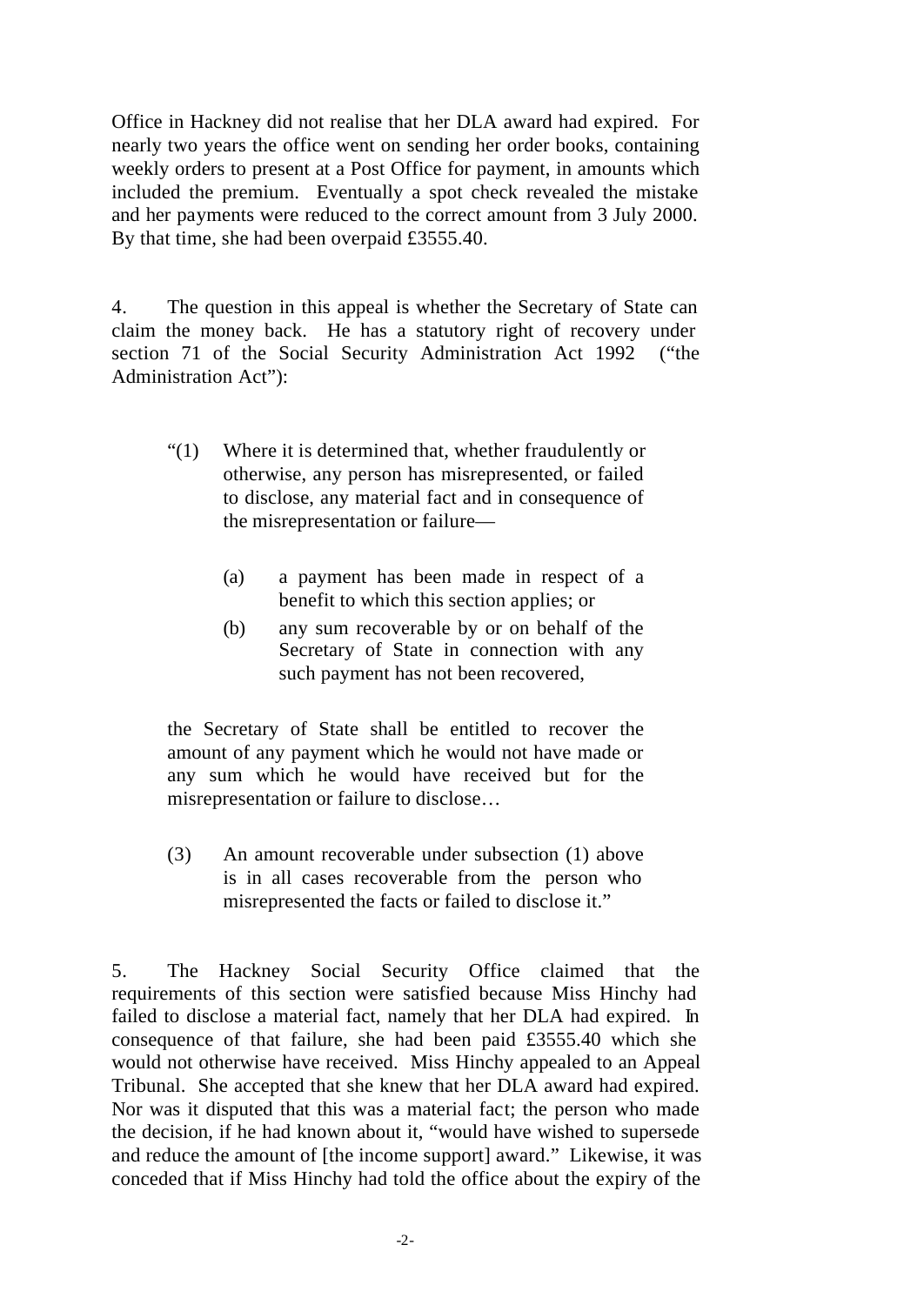award, then, on a balance of probability, the overpayment would not have occurred.

6. There were two grounds of appeal. The first was that Miss Hinchy had made disclosure. She said she thought she had mentioned it on the telephone. But the Tribunal said that the absence of any record of such a communication at the Social Security Office made it more likely that she had not done so. The second ground was that in all the circumstances disclosure could not reasonably have been expected of her. The reasons she gave were that she was not in good health and did not understand the benefit system. The Tribunal rejected these excuses. In so doing, it relied upon the instructions printed on the standard order books issued to Miss Hinchy. They have yellow pages at the back with notes headed: "These notes are important, please read them carefully." In addition, each order contains a declaration which the claimant must sign when he or she presents it for payment:

"I declare that I have read and understand all the instructions in this order book. That I have correctly reported any facts which could affect the amount of my payment and that I am entitled to the above sum."

7. The instructions included the following paragraphs:

## "**9 Remember**

The amount of money that you are entitled to is based on what you told us when you claimed. If things change and you do not tell us, you might get the wrong amount of money and you could be breaking the law.

## **10 How to tell us about changes**

You must get in touch with the Social Security Office as soon as you can. The address is on the front cover of this order book.

• Send them a letter or give details on the Form A9 that we have sent you….Explain what has happened….

or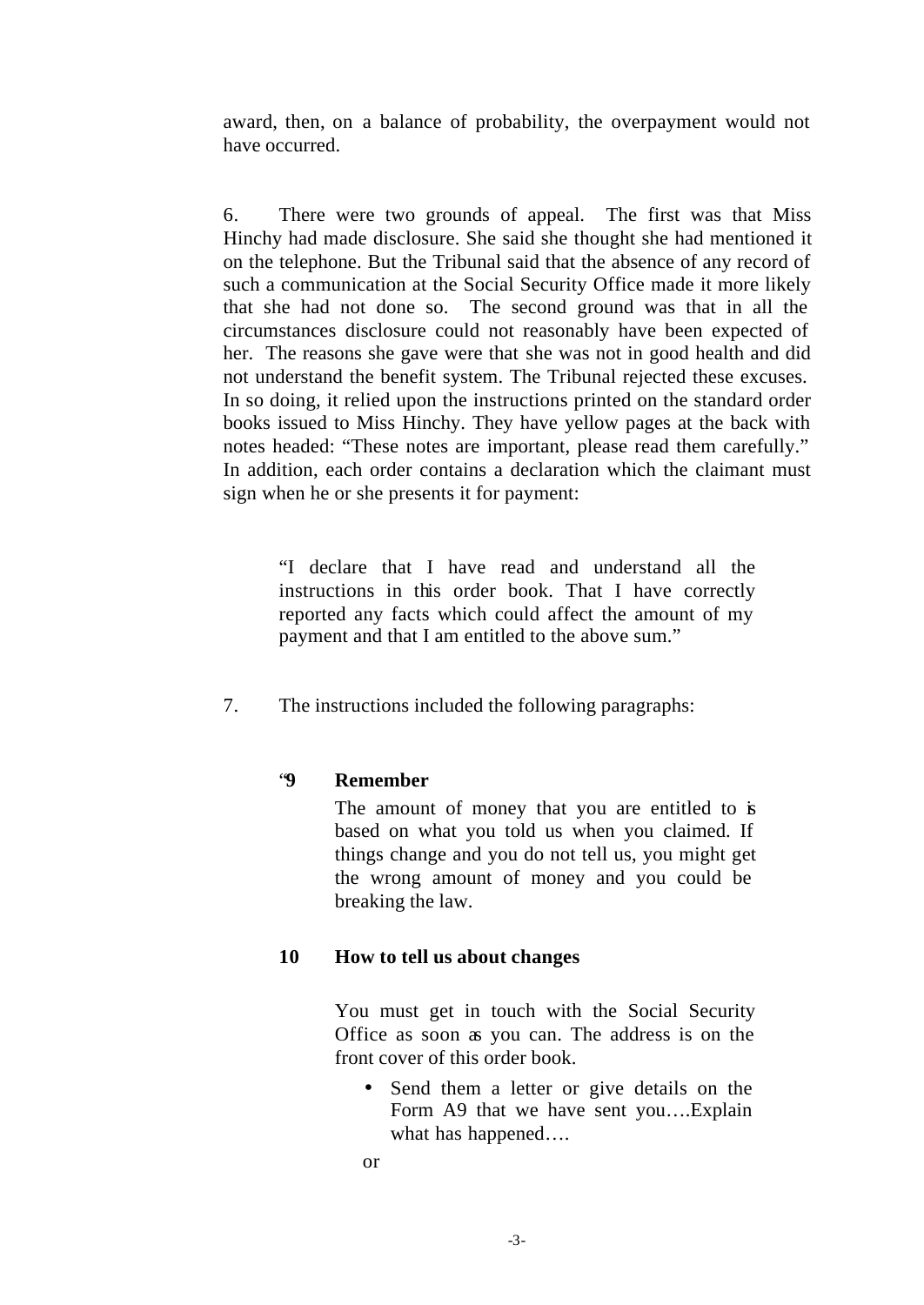• Take your order book along to the Social Security Office and explain what has happened.

There is information on the next pages about the following changes:…

#### **13 Any benefit goes up or down**

You must send us a letter or form A9 if this happens to your money…If you have already told us that your benefit is going up or down and the amounts on the orders in this book change to take account of this, you do not need to tell us again."

8. Form A9, which is issued to everyone on income support, is headed "Telling us about changes". It lists the various changes which have to be notified. Under the heading "Changes to do with other money coming in" it says "Tell us if you…start to get a different amount of benefit…Remember to include things like social security benefits."

9. The Tribunal said that the direction in paragraph 13 of the notes, to tell the office if any benefit goes up or down, was a "simple instruction" and, in the absence of medical evidence about Miss Hinchy's mental state, the Tribunal did not accept that she was incapable of understanding it or taking appropriate action. If, as she claimed, she had not read the notes, it would be reasonable to expect her to have done so. This finding of fact is, I think, inconsistent with a submission that Miss Hinchy did not have to make disclosure because she could not be expected to realise that a change in her DLA position would affect her entitlement to income support.

10. The two questions which were in issue before the Tribunal – whether Miss Hinchy had told the office and whether she could reasonably be expected to have done so – were questions of fact against which there is no appeal. Miss Hinchy's advisers conceded that, as the law then stood, there was no other ground on which she could resist having to repay the money. The relevant principles had been laid down in a well-known decision of the Tribunal of Commissioners in 1986 (*R(SB) 15/87*), reaffirmed by another Tribunal in *CG/4494/99*. But Miss Hinchy applied to the Commissioner (Mr P L Howell QC) for permission to appeal and the Commissioner gave permission in order to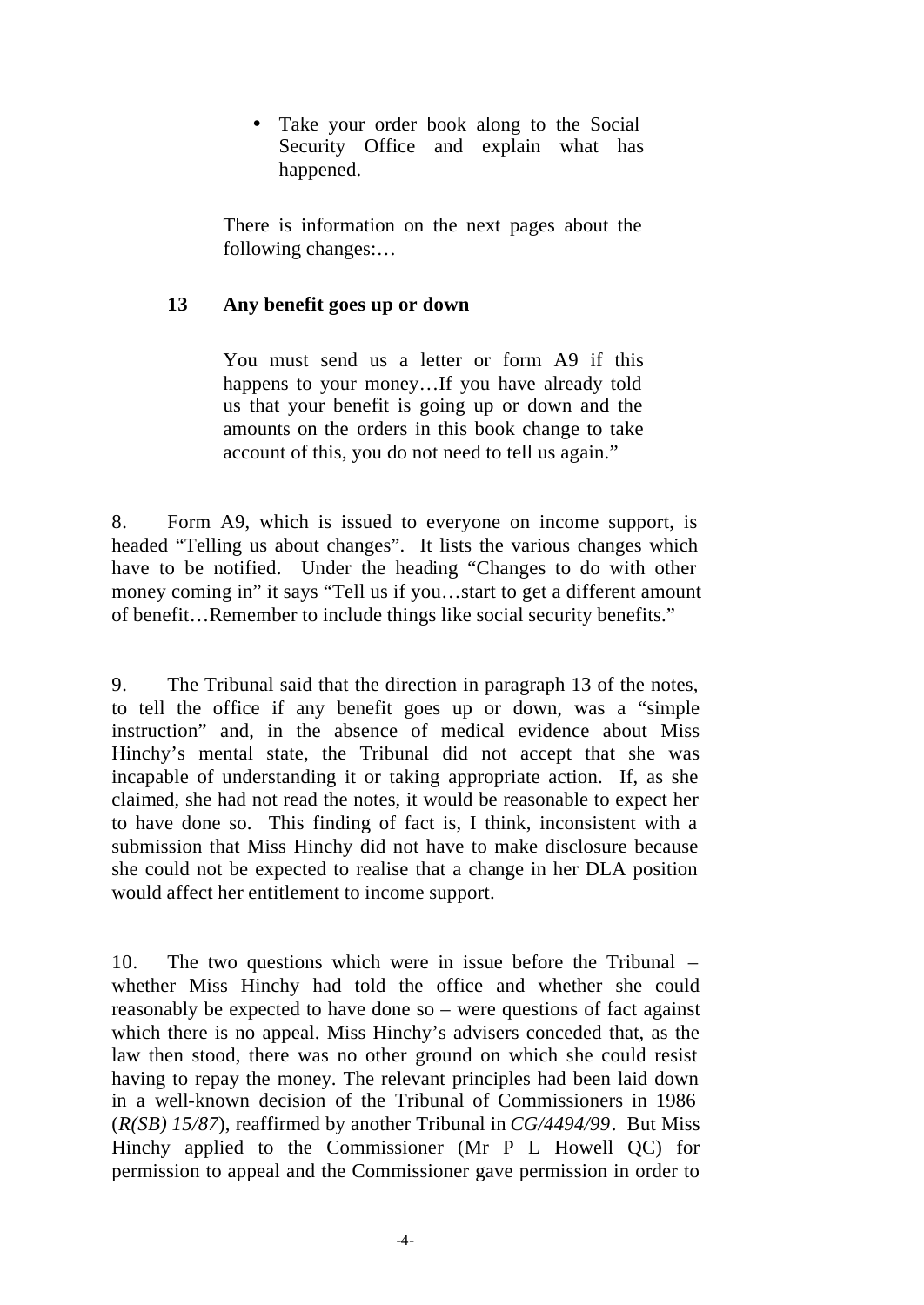enable her to test the correctness of the Tribunal decisions in the Court of Appeal. He dismissed the appeal without giving further reasons and gave leave to appeal to the Court of Appeal.

11. Before I come to the decision of the Court of Appeal, I shall summarise the effect of the earlier jurisprudence created by the decisions of the Commissioners. They have had to deal with various forms of the argument that a failure by a claimant to make disclosure to the official responsible for making an overpayment did not matter because that official already knew, or should have known, or was deemed to know, the relevant facts. It is seldom if ever possible to show that the relevant official actually knew (otherwise why should he have made the overpayment?), but it was said either that, as a matter of good administration, the necessary systems of communication to provide him with the information should have been in place, or that, as a matter of law, the information as to decisions made by other officials about other benefits was deemed to be known to the Secretary of State or the relevant decision maker. The argument does not appear to have been carried to the extent of asking for the Secretary of State to be deemed to have knowledge of all decisions made on behalf of the Crown in other departments, although it is hard to see why not, because the office of Secretary of State is in theory one and indivisible: see *Harrison v Bush* (1855) 5 E & B 344, 352 and Halsbury's Laws of England,  $4<sup>h</sup>$  ed (1996), Vol 8(2), para 355.

12. This argument was advanced in relation to various elements of the claim under section 71 and its predecessors. In its purest form, it was said that "disclosure" to a person who already knew or was deemed to know was conceptually impossible: see *Foster v Federal Commissioner of Taxation* (1951) 82 CLR 606; *Condon v Commissioner of Taxation* [2000] FCA 1291 (Federal Court of Australia). Secondly, it was said that "failed to disclose" implies that there had been an obligation to disclose. Such an obligation exists only when it wo uld be reasonable to expect the claimant to make disclosure. And it would not be reasonable to expect someone to disclose facts which she could reasonably expect were already known. Or, thirdly, it was argued that if the true facts were already known, then a failure to disclose them could have no causal effect and it could not be said that, but for the failure to disclose, the Secretary of State would not have made the overpayments.

13. The Commissioners have dealt with these arguments in a practical way, first by considering how the administration of the social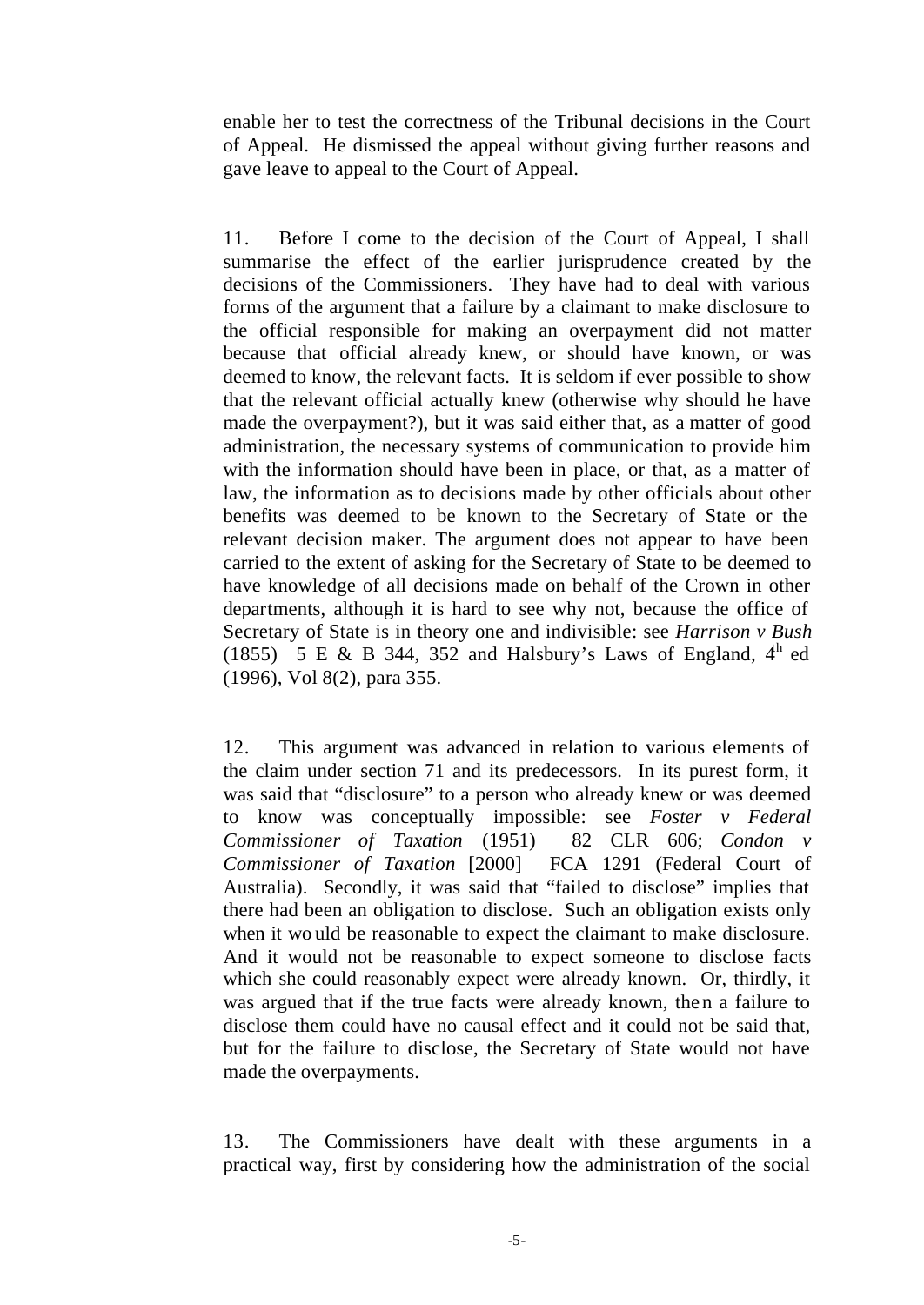security system actually works and secondly, by trying to discern the policy of the statutory scheme of which section 71 forms a part.

14. How does the system work? By way of background, the Secretary of State submitted a memorandum to the Court of Appeal:

"[The Department] administers some 24 different benefits, the cost of which in 2002 was £110 billion, one third of all government spending. The spend on DLA in 2002 was £6.5 billion, with 2,329,000 beneficiaries. The numbers for IS were £9.6 billion and 2,227,000 beneficiaries. Organisationally, the Department is not monolithic. In 2002 (following merger with the employment service of the old Department for Education and Employment) it employed 122,687 people. These civil servants are organised in discrete structures, although those structures may change from time to time. For example currently there are four agencies – Jobcentre Plus, the Pensions Service, the Child Support Agency and the Tribunals Appeals Service…DLA and IS are separate benefits (with separate legislation and indeed different rules, eg as to duration of the award.) Further, DLA has always – since its introduction in the early 1990s – been a centrally administered benefit whereas IS is locally administered, through several hundred local offices. The civil servants administering DLA and IS have always been geographically separate, with separate 'files'. There has never been a computer link between these two systems."

15. Counsel for the Secretary of State appears to have told the Commissioner in this case that there was no communication whatever between the DLA and IS systems. But this turned out to be a mistake; true, there is no computer link, but the DLA office, when making an award, normally sends by post a card to notify the appropriate local Social Security Office. If the award is for a limited period, the Social Security Office should diarise the expiry date, so that, five years later or whenever, the relevant official will be reminded that, in the absence of another card arriving, the claimant's DLA is about to cease. In this case it appears that at some point the system failed.

16. The result is that officials administering one benefit may or may not know from internal sources about the other benefits which the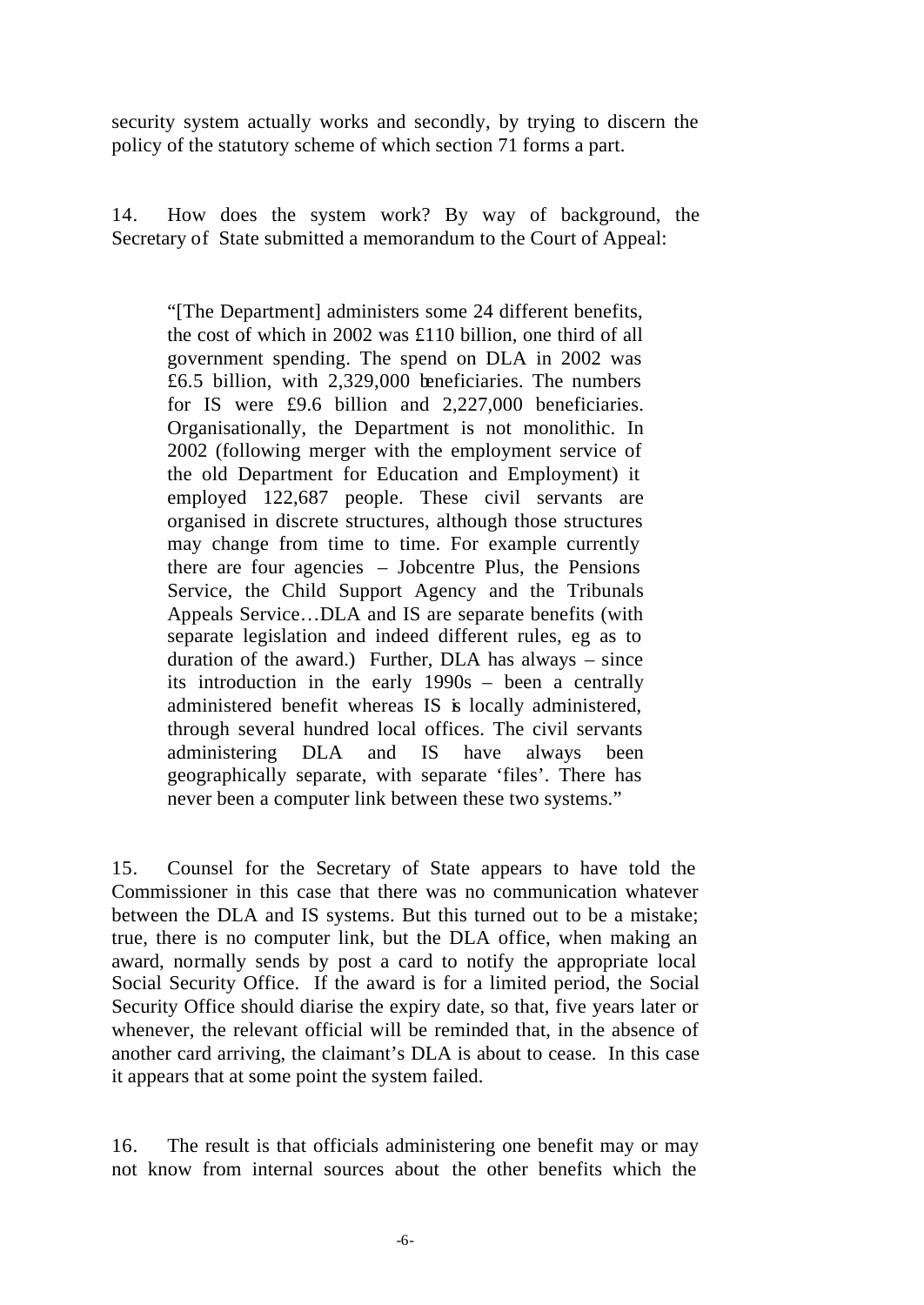claimant is receiving. Whether they do or not depends upon the departmental or inter-departmental information systems in place and the efficiency with which they operate.

17. The one person who can usually be depended upon to know all the benefits which a claimant is receiving is the claimant himself. And he is usually also in the best position to know about the benefits which are received by other people, such as his wife and children, which may affect his own entitlement. The legislative policy for dealing with this potential imbalance of information is expressed in the Administration Act and its subordinate regulations. Section 5(1) of the Administration Act confers broad rule-making powers on the Secretary of State, including the power to make regulations—

"(h) for requiring any information or evidence needed for the determination of [a claim to income support] or of any question arising in connection with such a claim to be furnished by such person as may be prescribed in accordance with the regulations;….

(j) for notice to be given of any change of circumstances affecting the continuance of entitlement to such a benefit or payment of such a benefit."

18. Pursuant to these powers, the Secretary of State has made the Social Security (Claims and Payments) Regulations 1987 (SI 1987 No 1968) as amended. Regulation 7(1) deals with the duty to provide information at the time of the claim:

"every person who makes a claim for benefit shall furnish such certificates, documents, information and evidence in connection with the claim, or any question arising out of it, as may be required by the Secretary of State…"

19. Regulation 32 deals with the on-going duty to provide information while in receipt of benefit:

"(1)…every beneficiary and every person by whom…sums payable by way of benefit are receivable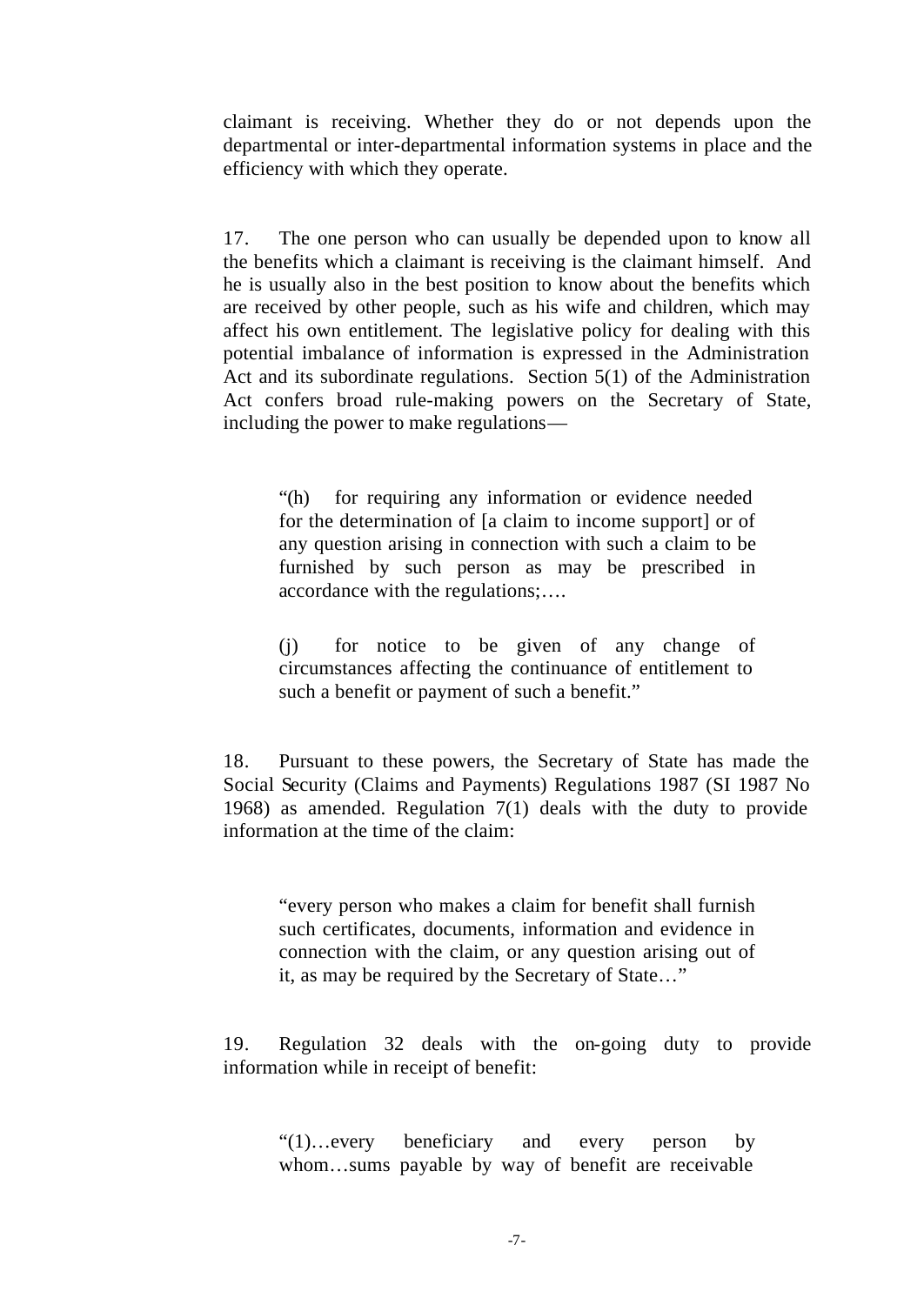shall furnish in such manner and at such times as the Secretary of State…may determine…such information or facts affecting the right to benefit or to its receipt as the Secretary of State…may require…and in particular shall notify the Secretary of State…of any change of circumstances which he might reasonably be expected to know might affect the right to benefit, or to its receipt, as soon as reasonably practicable after its occurrence, by giving notice in writing (unless the Secretary of State…determines in any particular case to accept notice given otherwise than in writing) of any such change to the appropriate office."

20. The Commissioners have treated these regulations as placing upon the claimant the primary duty to inform the relevant decision maker of the material facts, including if appropriate the amount of the other benefits which he is receiving. As the Tribunal said in *R(SB) 15/87*, at para 13:

"It is well settled that responsibility for keeping the Department informed of any change in a claimant's circumstances rests and remains upon the claimant…"

21. The practicalities of administration to which I have referred mean that such a policy would be seriously undermined by treating the person to whom disclosure must be made as the Secretary of State, as a constitutional entity, and then deeming the Secretary of State to know everything known to all officials of the department or even, more modestly, all decisions taken in his name by officials of the department. The Commissioners have therefore consistently rejected attempts to introduce a theoretical or constitutional dimension into the question of whether disclosure has been made for the purposes of section 71. They have accepted that that the notion of a failure to disclose connotes an obligation to disclose. They have found this obligation either in regulation 32 or, by implication, in section 71 itself. But they have rejected the submission that disclosure must be to "the Secretary of State", whatever that may involve. Instead, they have concentrated upon what the claimant has done to convey the information to the official who makes the actual decision about the amount of his benefit. In *R(SB) 15/87* the Tribunal said, at paras 26-28: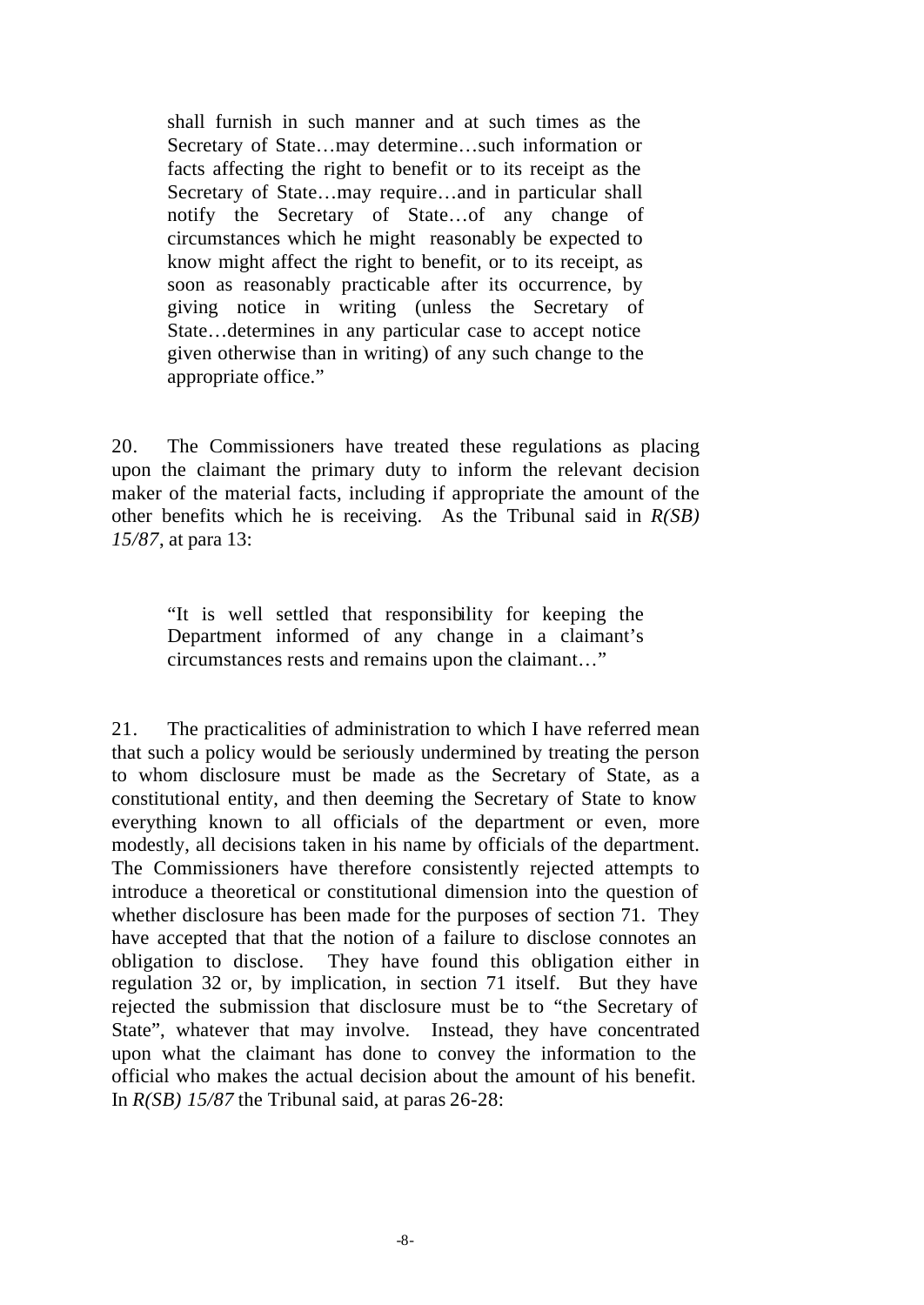"26 …. To whom is there this obligation to disclose? We are concerned here with breaches of the obligation which have the consequence that expenditure is incurred by the Secretary of State; and, in our view, the obligation is to disclose to a member or members of the staff of an office of the Department handling the transaction giving rise to the expenditure….28 We accept that a claimant cannot be expected to identify the precise person or persons who have the handling of his claim. His duty is best fulfilled by disclosure to the local office where his claim is being handled, either in the claim form or otherwise in terms that make sufficient reference to his claim to enable the matter disclosed to be referred to the proper person….But…there can be other occasions when the duty can be fulfilled by disclosure elsewhere. This can happen, for instance, if an officer in another office of the Department of Health and Social Security or local unemployment benefit office accepts information in circumstances which make it reasonable for the claimant to think the matters disclosed will be passed on to the local office in question."

22. The theme which runs through this and similar passages is that the claimant must do what a person in his position would reasonably regard as sufficient to communicate the information to "the proper person" in the relevant office. If one regards the obligation as arising by implication from section 71 itself, then this is the kind of disclosure implied. If one regards it as arising from regulation 32, the matter is even clearer. The first part of the regulation imposes a duty to furnish "in such manner…as the Secretary of State may determine…such information or facts affecting the right to benefit or to its receipt as the Secretary of State may require". The Secretary of State has specified by the notes in the order book what information (including changes in other benefits) must be furnished and that it must be done by sending it to the office named on the cover of the book. The second part of the regulation imposes a duty "in particular" to give notice in writing of a change in circumstances to "the appropriate office".

23. Disclosure, then, must be made to the relevant official and not to the Secretary of State as an abstract entity. What assumptions can be made about what the relevant official already knows? The Commissioners have on the whole resisted arguments that the relevant official must be assumed to know, or that the claimant is entitled to assume that he knows, anything about his other benefit entitlements which cannot be described as common knowledge. It is not for the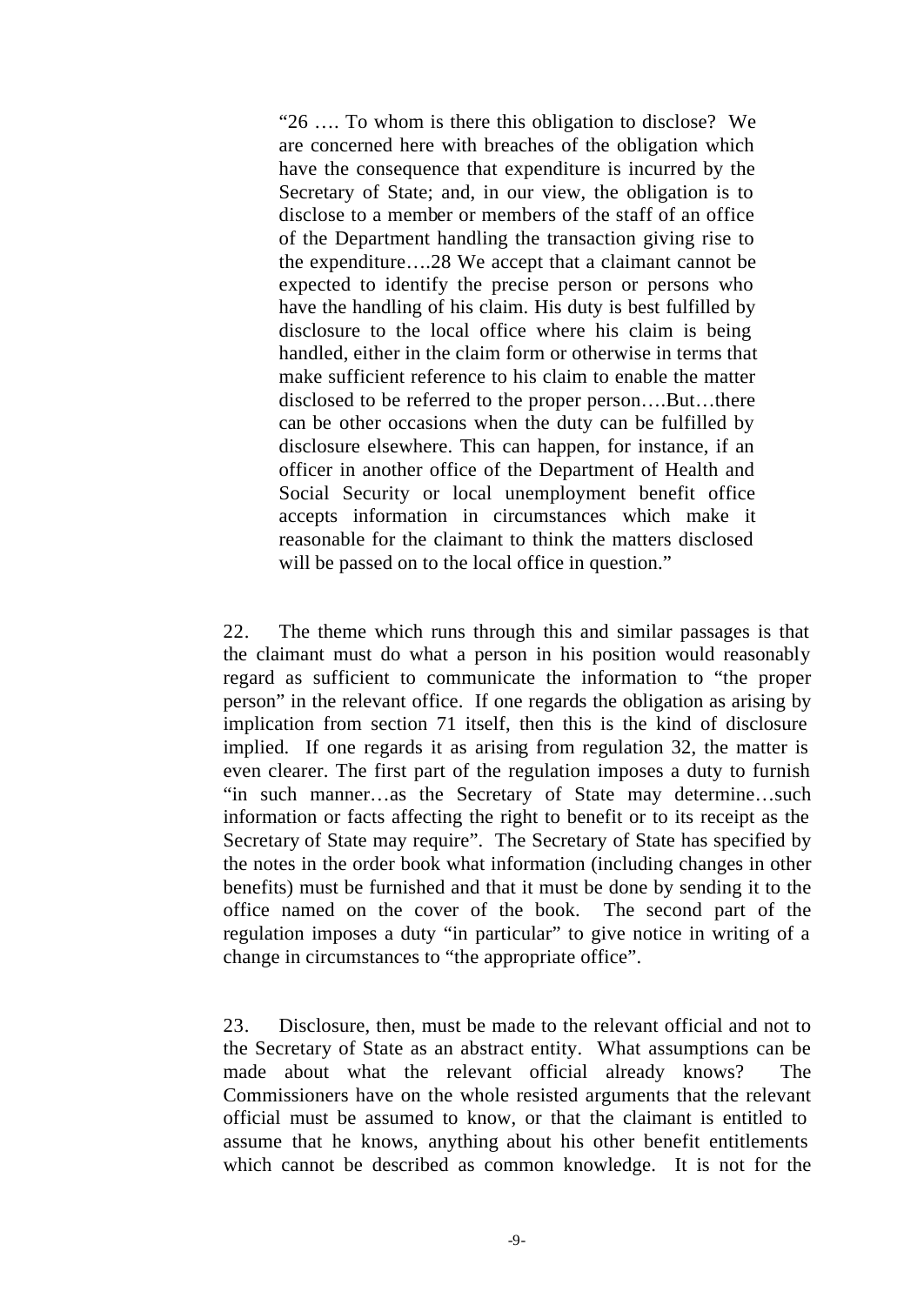claimant to form views about what may go on behind the scenes in the Social Security or other benefit offices. His duty is to comply with the instructions in the order book. A disclosure which would be thought necessary only by a literal-minded pedant (see, for example, *CSB/1246/1986*) need not be made, but the safest course is to resolve doubts in favour of disclosure.

24. Some doubt was cast upon this doctrine by the decision of Commissioner Howell QC in *CIS 5848/99* in which he found as a fact that because it was the practice of the child benefit officer to notify the relevant Social Security Office of child benefit awards, the latter office must be taken to have known of an award which was not disclosed to them by the claimant and that the non-disclosure was therefore not the cause of an overpayment. The Commissioner then went on to say, obiter, that in modern conditions, with the availability of computer systems, claimants might be entitled to assume that information had been communicated between officials of the department and that disclosure was therefore unnecessary. But this decision was overruled and the obiter remarks disapproved by the Tribunal of Commissioners in *CG/4494/99.*

25. These were the principles applied by the Appeal Tribunal in the present case. Miss Hinchy had failed to make disclosure to her local Social Security office. She had done nothing to communicate the information to the relevant decision maker. He was not deemed to know about the cessation of her DLA merely because it was known to, or a decision by, another office of the department. Nor was there any basis for assuming that, on the facts, the non-disclosure had no causal effect because the relevant official had received the information by internal lines of communication. The inference of ignorance from the fact that he made the overpayments was far stronger than the possibility that he knew from a card on the file that the DLA award had in fact ceased.

26. The Court of Appeal reversed this decision. Aldous LJ said, at para 25, that he accepted "the thrust" of *R(SB) 15/87*, that is to say, that the person who whom disclosure needs to be made is not that abstract entity, the Secretary of State. "If there is to be disclosure" said Aldous  $LI:$ 

"then it has to be in circumstances where it would be reasonable to believe that it would reach the decisionmakers."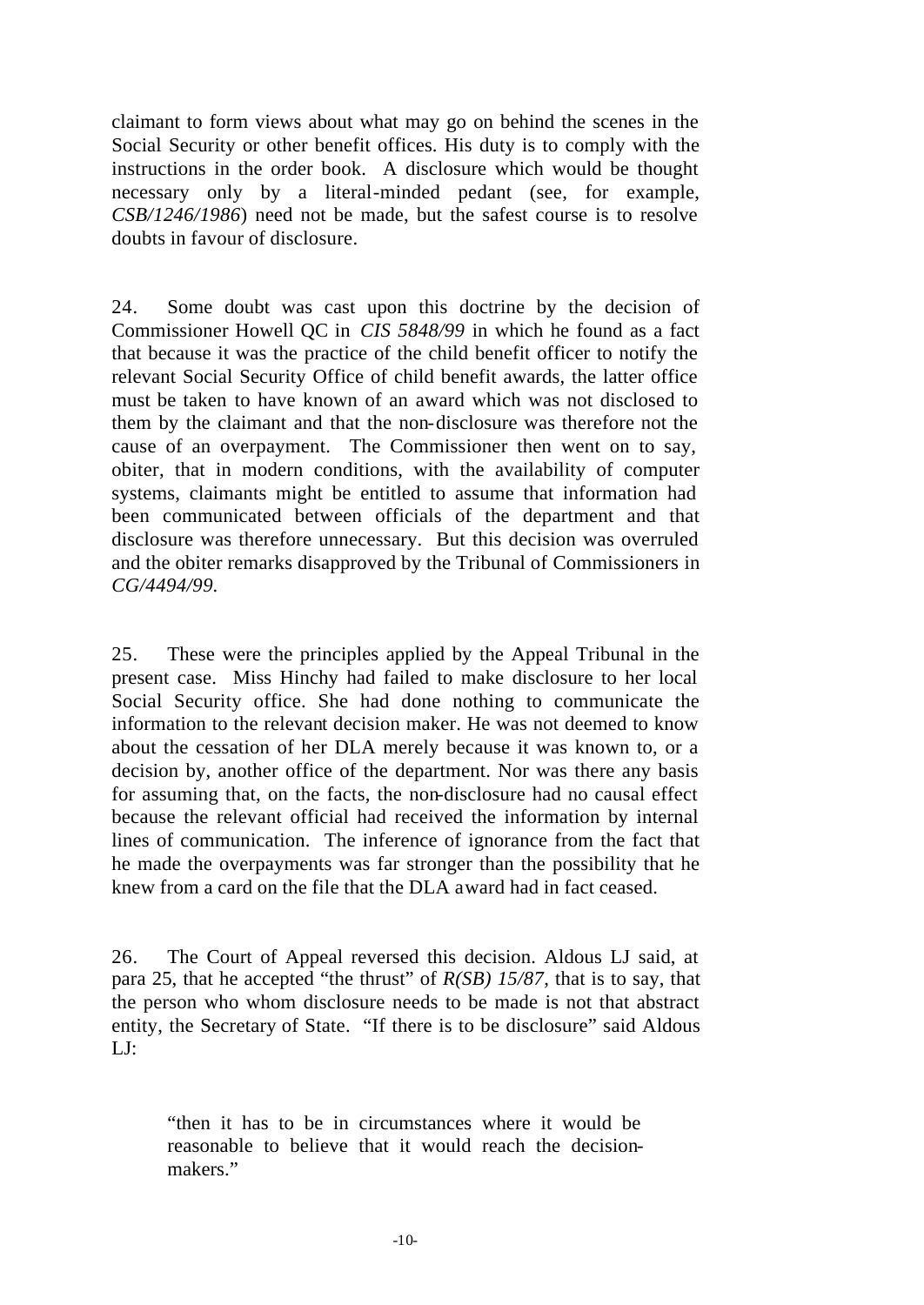Ms Hinchy had of course done nothing by way of disclosure which it would be reasonable to believe would reach the income support decision-makers. But Aldous LJ went on to say, at para 28, that disclosure was unnecessary because of what she, or possibly the court, was entitled to assume the decision-makers already knew. She knew that the relevant information was:

"within the knowledge of the Secretary of State acting through the decision-makers in the [DLA] office…. It was reasonable to believe that the knowledge would reach the Secretary of State acting through his decision-makers in the relevant Income Support Office."

27. Anything else, said Aldous LJ, would be maladministration. Therefore there was no need for the appellant to give the information to the relevant "Income Support Office".

28. Carnwath LJ agreed with this reasoning but added by way of additional reason, at para 37, that "the Secretary of State cannot disclaim knowledge of his own decisions." Whether information of other kinds known to officials should be attributed to the Secretary of State was a more difficult question but he must be deemed to have knowledge of decisions (such as the refusal to renew Miss Hinchy's DLA award) which were taken in his name.

29. As will be apparent, this reasoning involves a rejection of the principles developed and applied by the Commissioners over a number of years. In particular, the reasoning of Aldous LJ adopts and indeed extends the obiter opinion of Mr Commissioner Howell in *CIS 5848/99*  which was rejected by the Tribunal in *CG/4494/99* and the reasoning of Carnwath LJ applies theoretical constitutional principles which have been consistently rejected by Commissioners since *R(SB) 15/87.*

30. My Lords, I think that the Court of Appeal was wrong to overturn the decisions of the Commissioners. They have practical experience of the day-to-day working of the benefit system and I think that the principles they have devised to give effect to the legislative scheme dealing with overpayments are entitled to great respect. No doubt the Court of Appeal thought, as did Mr Commissioner Howell in *CIS 5848/99,* that in denying recovery to the Secretary of State, they would provide an additional impetus to improvement in the department's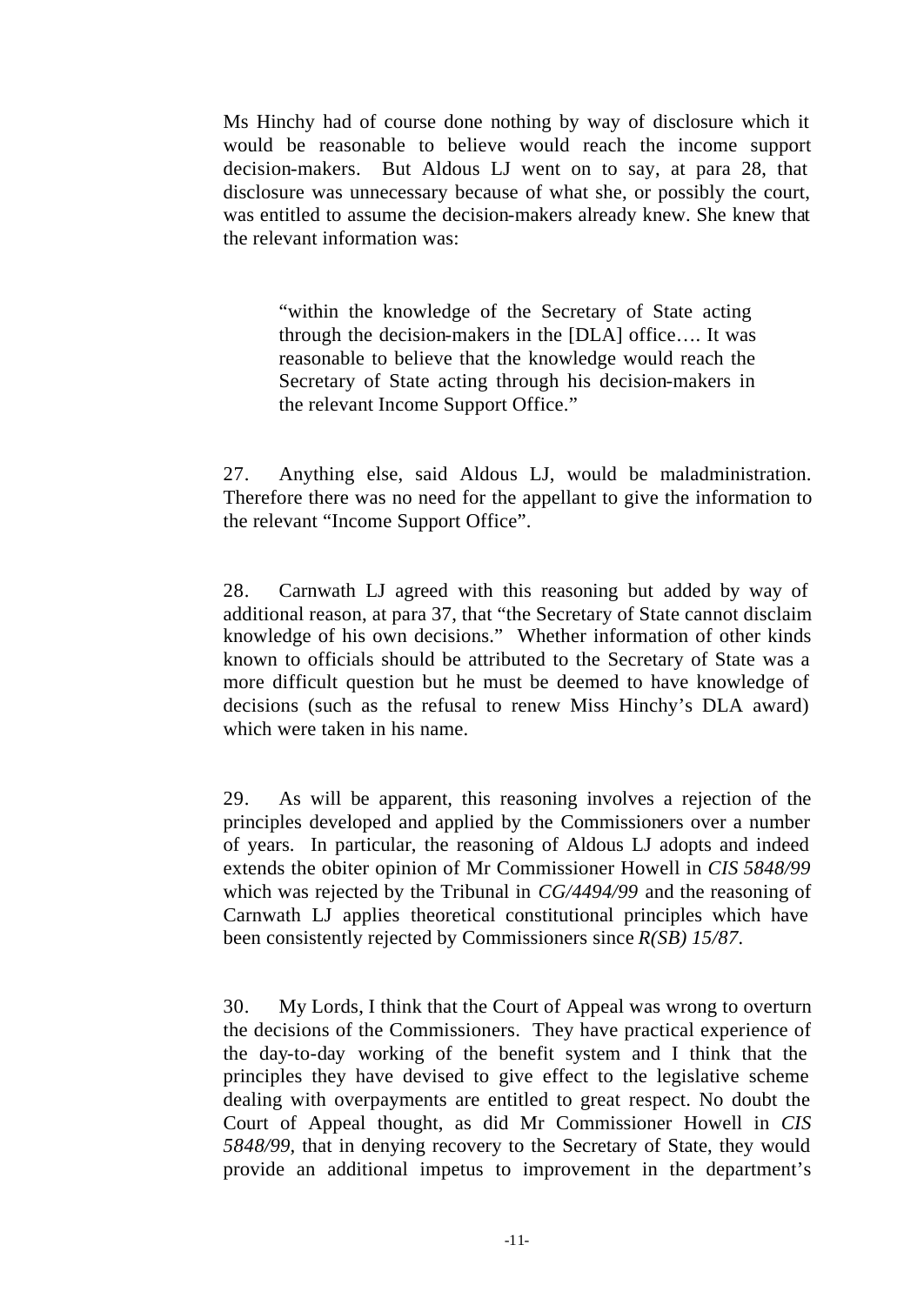internal computer systems and thereby reduce the hardship for claimants who, through ignorance or fecklessness, omit to disclose information about other benefits and lay themselves open to repayment claims when the department's back-up systems fail. But this, in my opinion, is not a policy which is open to the courts. It is contrary to the legislative policy which remains unaltered in the current Act and regulations, namely that the primary onus of keeping the "appropriate office" informed rests upon the claimant.

31. Carnwath LJ, after citing the memorandum which I have quoted about the way the benefit system is administered, said at para 42:

"I do not think that it affects the legal analysis in any way. The claimant is not concerned with the internal administrative arrangements of the department."

32. I quite agree. The claimant is not concerned or entitled to make any assumptions about the internal administrative arrangements of the department. In particular, she is not entitled to assume the existence of infallible channels of communication between one office and another. Her duty is to comply with what the Tribunal called the "simple instruction" in the order book. It seems to me, however, that this proposition of Carnwath LJ completely undermines the reasoning of Aldous LJ, based upon what Miss Hinchy was entitled to assume about what would amount to "maladministration", with which Carnwath LJ said he agreed. For my part, I would approve the principles stated by the Commissioners in *R(SB) 15/87* and *CG/4494/99*. The duty of the claimant is the duty imposed by regulation 32 or implied by section 71 to make disclosure to the person or office identified to the claimant as the decision maker. The latter is not deemed to know anything which he did not actually know.

33. It remains to mention two matters. First, Mr Howell QC submitted for Miss Hinchy that as a matter of construction of the notes on the order book, she was not obliged to notify the cessation of her DLA. Her benefit had not gone "up or down" but had simply ceased in accordance with its terms. In my opinion this is a construction which would only occur to a lawyer. The instruction in the order book is not concerned with the terms upon which the benefit is payable but with the amount of money coming in. Miss Hinchy's weekly DLA payments had gone down to zero and that in my opinion was a notifiable change of circumstances.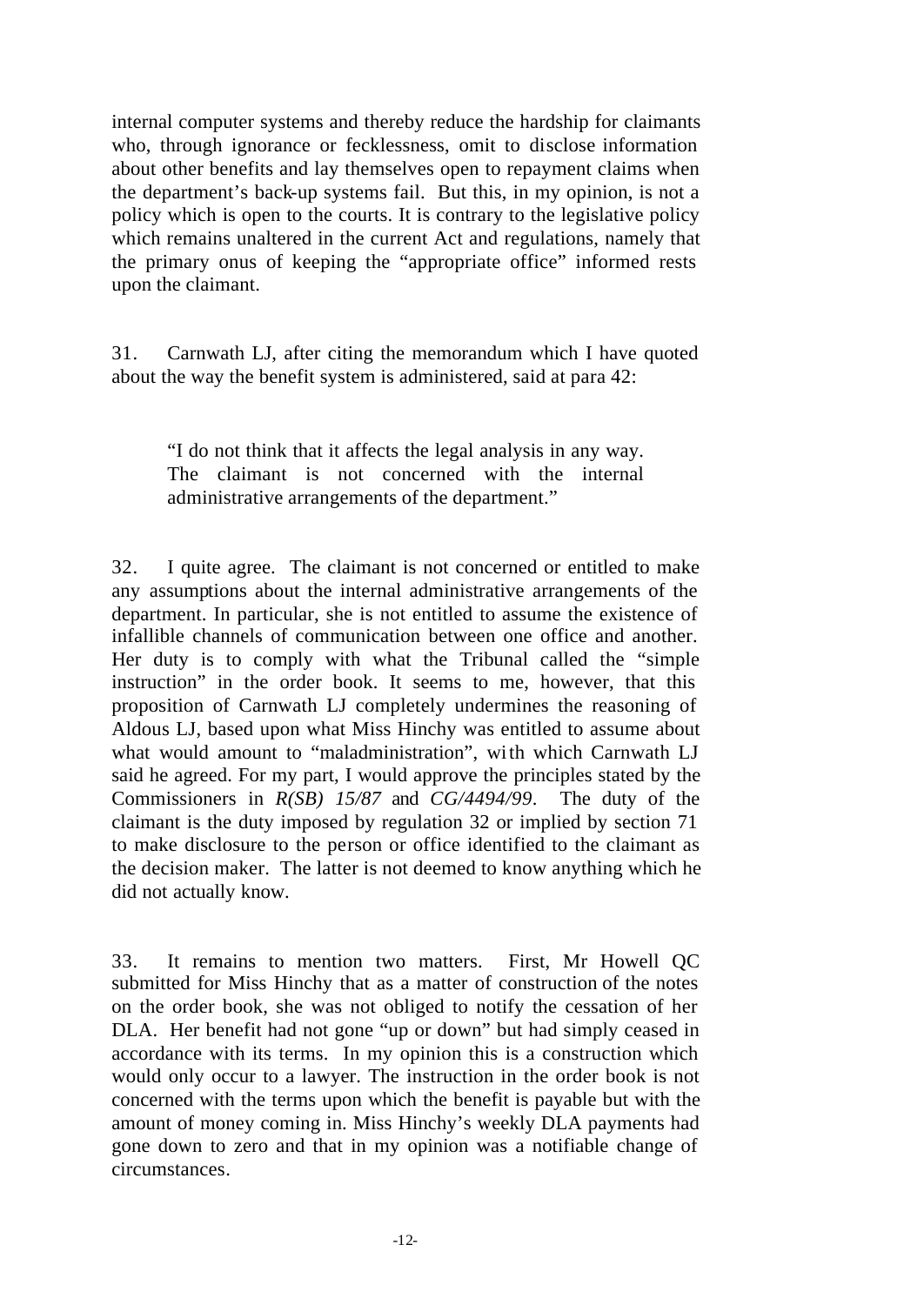34. Secondly, the Tribunal decided the case on the basis that the Secretary of State had to prove that, in all the circumstances, Miss Hinchy could reasonably have been expected to make disclosure. As the Tribunal found in favour of the Secretary of State on this point, I have said nothing about it. The concept is, however, not without its difficulties; in particular, how it can be reconciled with the terms of the disclosure obligation imposed by regulation 32 and the extent to which it involves an objective standard or whether matters personal to the claimant can be taken into account. Some of these questions are explored in a recent decision of the Tribunal of Commissioners (*CIS/4348/2003*) which your Lordships were told is under appeal to the Court of Appeal. I express no views about them.

35. I would allow the appeal and restore the decision of the Commissioner.

#### **LORD HOPE OF CRAIGHEAD**

My Lords,

36. I have had the advantage of reading in draft the speech of my noble and learned friend Lord Hoffmann. I agree with it, and for all the reasons that he has given I too would allow the appeal.

## **LORD SCOTT OF FOSCOTE**

My Lords,

37. I find, to my regret, that I am unable to concur in the opinion of your Lordships that this appeal by the Secretary of State should be allowed. I have had the advantage of reading in advance the opinion prepared by my noble and learned friend Lord Hoffmann and gratefully adopt his exposition of the factual and statutory background to this appeal. I need not repeat what he has fully and clearly set out.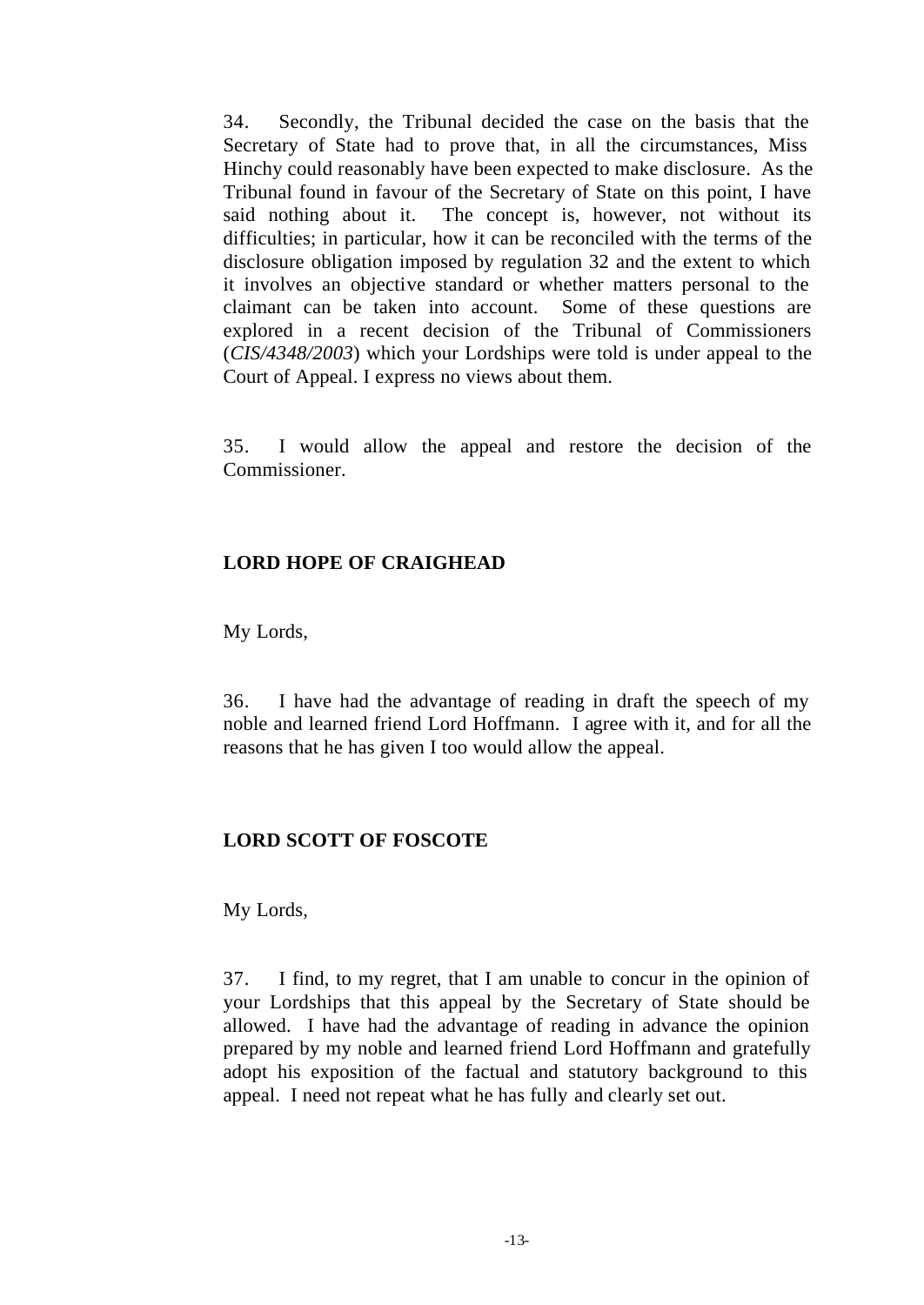38. The issues that arise on this appeal all raise, in one way or another, questions of construction of the words "failed to disclose" in section 71(1) of the Social Security Administration Act 1992 (set out by Lord Hoffmann in para 4 of his opinion). The Secretary of State is seeking to recover from Ms Hinchy the sum of £3550 odd. Over the period 13 October 1998 to 3 July 2000 she was paid by way of income support a greater sum than that to which she was entitled. The £3550 is the excess that was paid to her. The Secretary of State says that the £3550 was paid because she had "failed to disclose" that the disability living allowance ("DLA") that she had been awarded in October 1993 for a fixed five year period, and that had had the consequence of a "serious disability premium" being added to her weekly income support payment, had ceased to be paid on the expiry of the five year period. The addition to her income support payments of the serious disability premium ought also to have ceased on the expiry of the five year period. But, due to administrative inefficiencies, the premium continued to be added until July 2000. The Secretary of State, relying on section 71(1), is seeking to recover the money from her.

39. The critical issue in this case, in my opinion, is whether Ms Hinchy was under an obligation to disclose to the Hackney office that dealt with her income support payments the fact that her DLA payments had come to an end. In their submissions before your Lordships both Mr Drabble QC for the Secretary of State and Mr Howell QC for Ms Hinchy were in agreement that the concept of a failure to disclose, for section 71(1) purposes, imported the notion that a duty to disclose had been broken. I think this must be right. One would not normally describe a person as having "failed" to do something that the person in question had no reason to do. "Failed" or "failure" both in the context of section 71(1), and in normal speech, has a tendentious quality. It implies that something has not been done that should have been done. In Decision R (SB) 21/82 Mr Commissioner Edwards-Jones QC said, at para  $4(2)$ , that:

"a 'failure' to disclose necessarily imports the concept of some breach of obligation, moral or legal i.e. the nondisclosure must have occurred in circumstances in which, at lowest, disclosure by the person in question was reasonably to be expected…"

This passage has been the subject of criticism, most recently in Decision CIS/4348/2003 (which I understand is pending appeal to the Court of Appeal) and I would not accept that, for section 71(1) purposes, the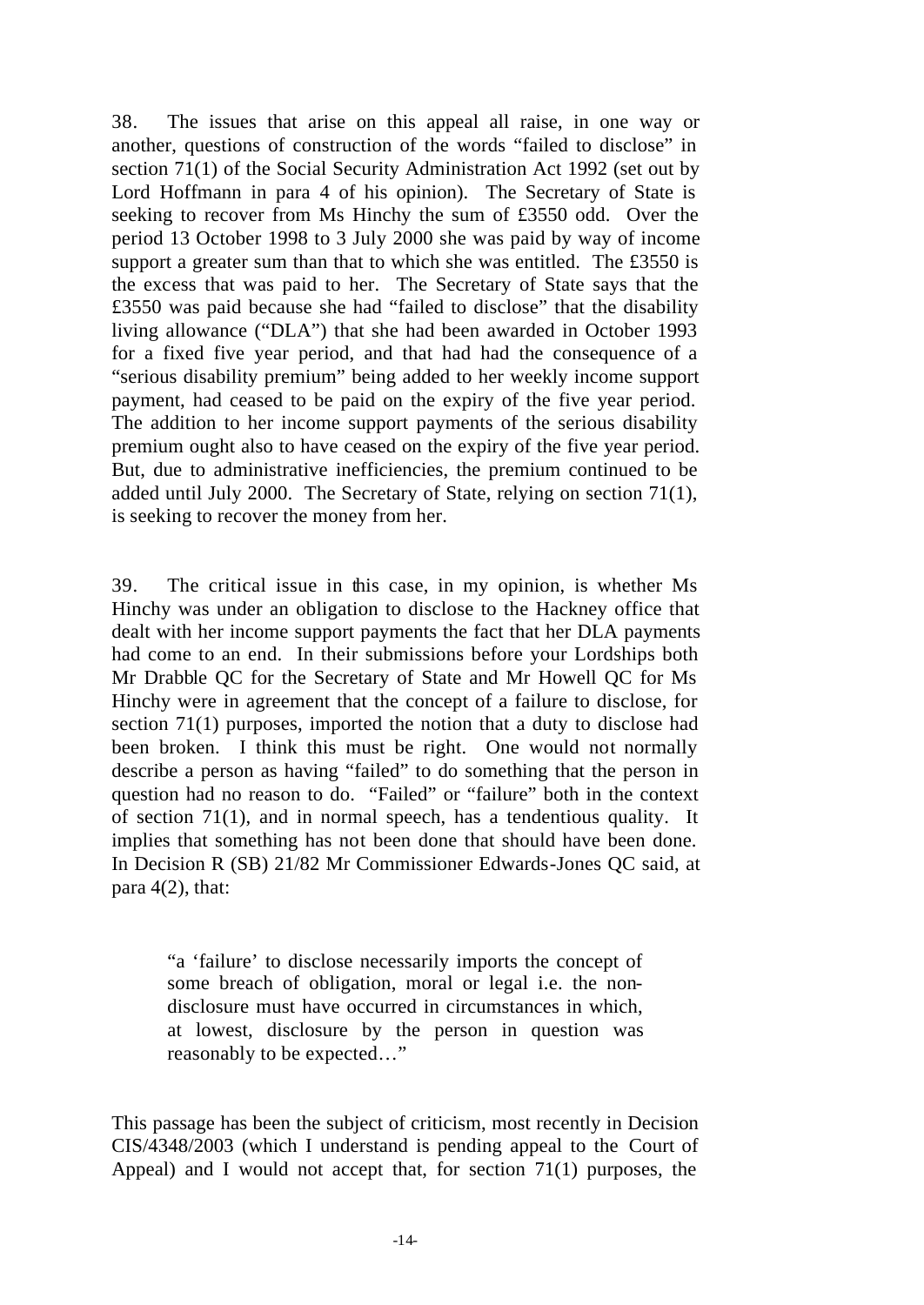failure to disclose could be based on breach of no more than a moral obligation to disclose. The coherence of the statutory scheme requires, in my opinion, that the failure to disclose be based on breach of an obligation to disclose imposed by the statutory scheme itself. For present purposes the obligation must, I think, be founded either in section 71(1) or in regulation 32(1) of the Social Security (Claims and Payments) Regul ations 1987.

40. Mr Drabble told your Lordships that he was agnostic as to whether the obligation on Ms Hinchy to disclose that her DLA payments had ceased derived from section 71, via an implied term, or from regulation 32(1). For my part I think he should be converted to a reliance on regulation 32(1). I do not see how the requisite term could be implied into section 71, bearing in mind that "any person" in section 71(1) is not confined to the person entitled to the benefit in question (see section 71(3)). The implied term imposing the duty to disclose would have to apply across the board to "any person" who had "failed to disclose". It could not possibly be said that mere knowledge by some person of the material fact imposed the duty to disclose. There would have to be some other connection between the claimant of the benefit and the person with the knowledge to justify imposing a duty to disclose on the latter. I think it would be impossible to construct an implied term that could cope with the difficulty of distinguishing between those with the requisite knowledge and a duty to disclose and those with the requisite knowledge but no duty to disclose. So I think the requisite duty to disclose must be found elsewhere. Regulation 32(1) is the obvious candidate for present purposes. No other regulation has been suggested.

41. Regulation 32(1) is set out in para 19 of Lord Hoffmann's opinion. It imposes two duties on persons such as Ms Hinchy. First it requires her to:

"furnish in such manner and at such times as the Secretary of State may determine … such information or facts affecting the right to benefit or to its receipt as the Secretary of State may require …"

Second, it requires her to: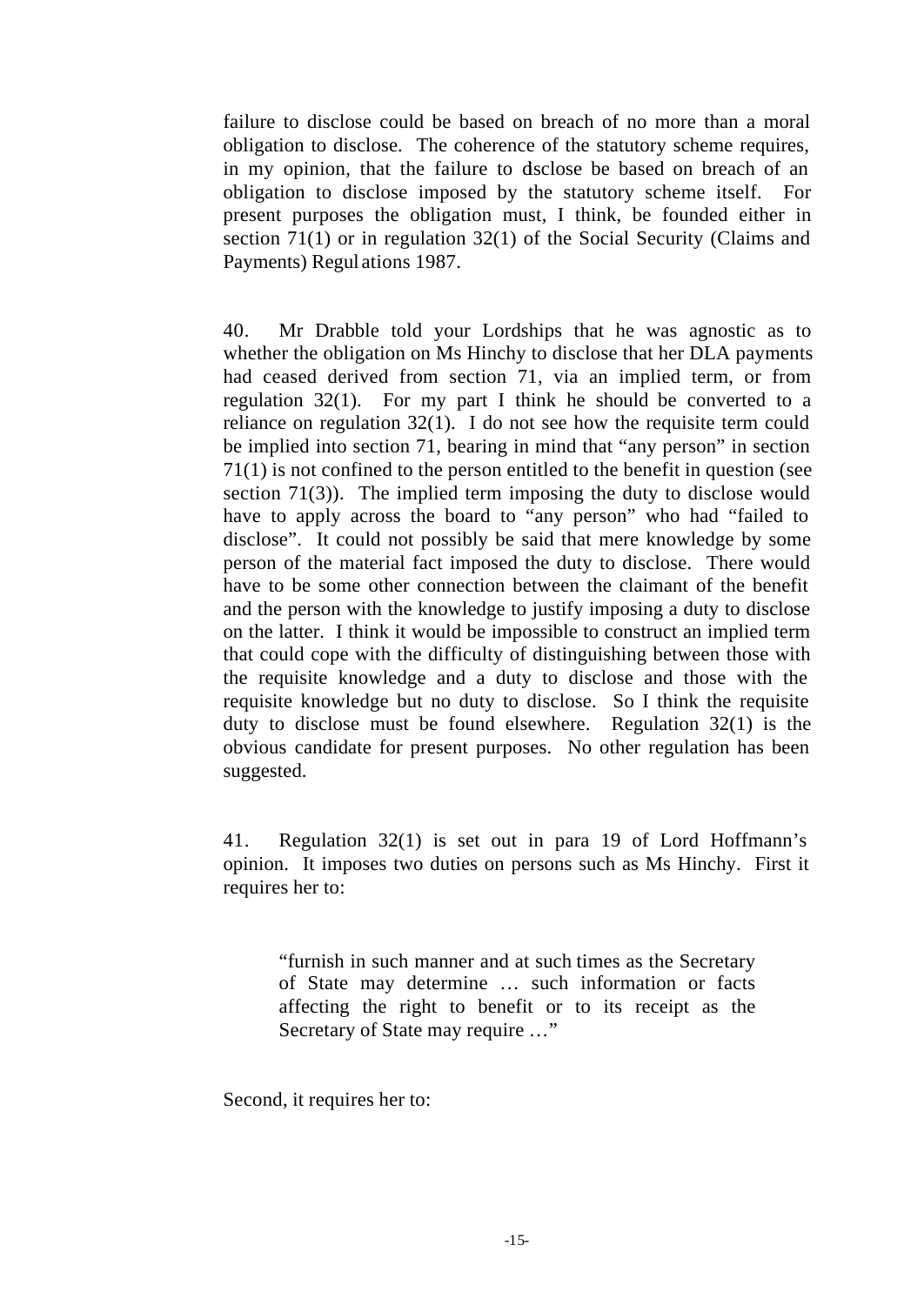"notify the Secretary of State of any change of circumstances which [she] might reasonably be expected to know might affect the right to benefit, or to its receipt, as soon as reasonably practicable after its occurrence …"

42. As to the first of these two duties, the contention of the Secretary of State is that the contents of the order book, by means of which Ms Hinchy obtained her weekly income support payments, required Ms Hinchy to inform the Hackney office that her DLA payments had ceased. The relevant contents of the order book are set out in paras 6 and 7 of Lord Hoffmann's opinion. The requirement is said to be imposed by paragraph 13 of the notes at the back of the order book. The paragraph is headed "Any benefit goes up or down" and says "You must send us a letter or form A9 if this happens to your money". The form A9, a copy of which would have been issued to Ms Hinchy, has a heading "Changes to do with other money coming in" and says "Tell us if you … start to get a different amount of benefit". Is this language adequate to constitute a requirement by the Secretary of State that Ms Hinchy inform the Hackney income support office that her DLA payments had come to an end? In my opinion, it is not. It may be assumed that Ms Hinchy knew that the five year period for which she had been awarded DLA had expired. After all, she had applied for its renewal and had unsuccessfully appealed against a refusal. But so far as DLA was concerned she had not started to get a different amount of benefit. Her DLA had not gone "up or down". It had simply terminated at the end of the period for which it had been granted and had not been renewed. Lord Hoffmann has stigmatised this approach to the paragraph 13 note as a construction that would occur only to a lawyer. With respect, I think not. I think that the ordinary person in receipt of income support who read paragraph 13 would think that he or she would need to inform the income support office if some other benefit was being paid at an increased level or at a reduced level. And that, evidently, is how the author of form A9 read the requirement – "Tell us if you … start to get a different amount of benefit" conveys, not only to lawyers but to anyone able to read, a quite different message from "Tell us if payment of any other benefit ceases". If the Secretary of State is to rely on the first duty imposed by regulation 32(1) his requirement for information or facts must, in my opinion, be expressed in terms that clearly cover the information or facts of which non-disclosure is alleged. Paragraph 13 on the order book does not, in my view, make clear that Ms Hinchy was required to inform the Hackney income support office that the five year period for which her DLA had been awarded had expired.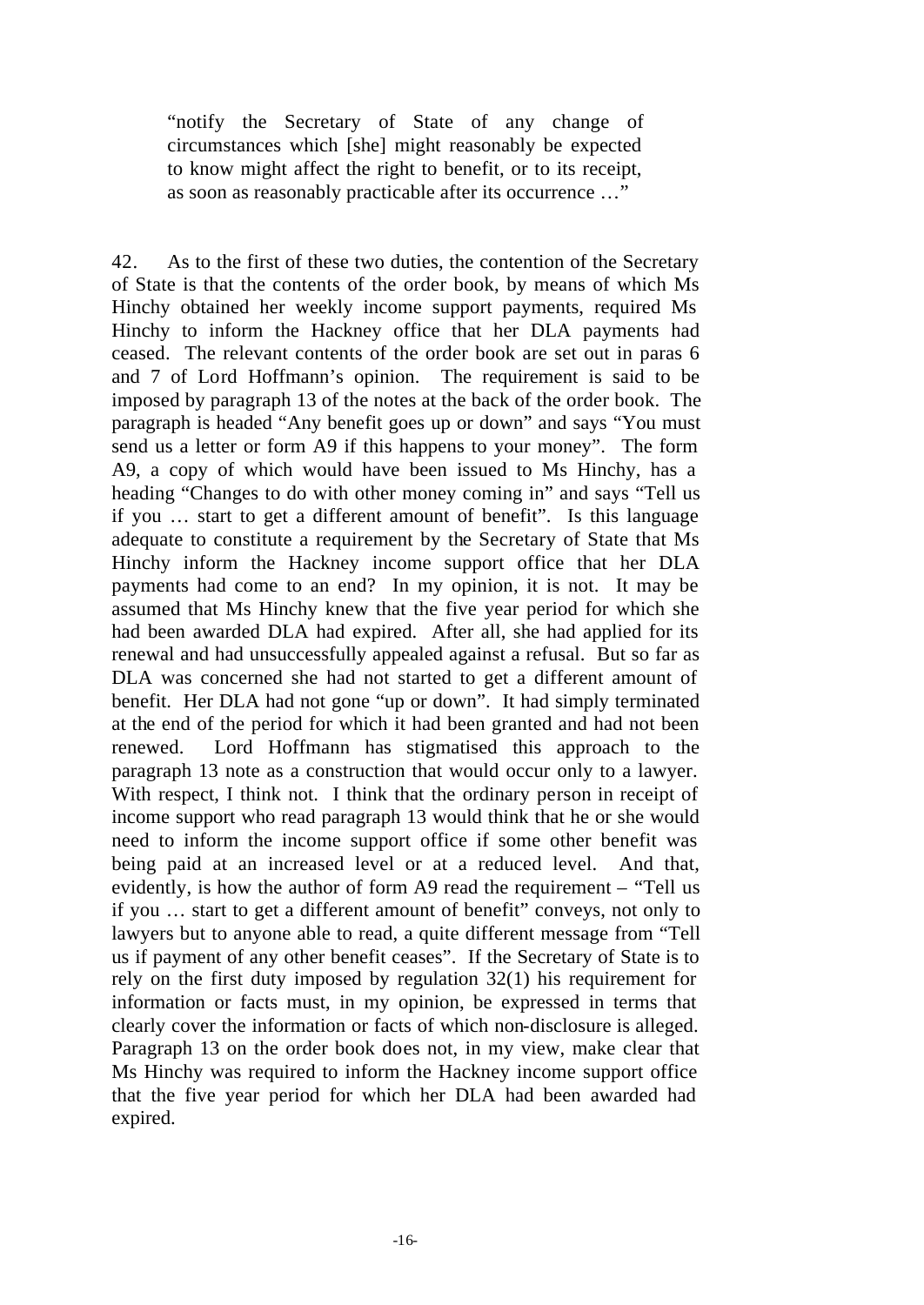43. The second regulation 32(1) duty required Ms Hinchy to notify the Secretary of State "of any change of circumstances which [she] might reasonably be expected to know might affect …" her right to income support. Why should Ms Hinchy be expected to have known that the termination of her DLA payments would produce a knock-on reduction to the amount of income support to which she was entitled? The Tribunal made no finding on this issue. The Tribunal's notes of evidence given by Ms Hinchy contain one or two relevant entries e.g.

"The person I spoke to on the phone didn't think my IS would be affected by DLA";

"I've been on benefits for many years. I don't understand the benefits system"; and

"I didn't understand how IS worked and that part was dependent on DLA".

In the face of this evidence, and in the absence of any finding by the Tribunal that Ms Hinchy ought to have known that the termination of DLA would affect her income support payments, the Secretary of State cannot rely on the second regulation 32(1) duty.

44. In my opinion, therefore, the statutory scheme created by the 1992 Act, regulation 32 of the 1987 Regulations and the instructions to Ms Hinchy contained in the Notes to her order book, read in conjunction with form A9, did not impose on her the obligation to inform the Hackney income support office that her five year DLA entitlement had expired. I conclude, therefore, that the Secretary of State has not established that she "failed to disclose" that material fact and, for reasons different from those given by the Court of Appeal, I would dismiss this appeal.

45. I am happy to be able to come to this conclusion although I would readily accept that if Ms Hinchy had told the Hackney office that her DLA had come to an end the probability is that the severe disability premium would not thereafter have been added to her income support payments. But the more important reason why the premium continued to be added was sheer inefficiency in the Hackney office. Unfortunately the Tribunal decided this case under a factual misapprehension for which the Department was responsible. The Tribunal was told that at the relevant time, 1993 to 1998, there was no system in place for the transmission of information about DLA from the office administering Ms Hinchy's DLA to the Hackney office administering her income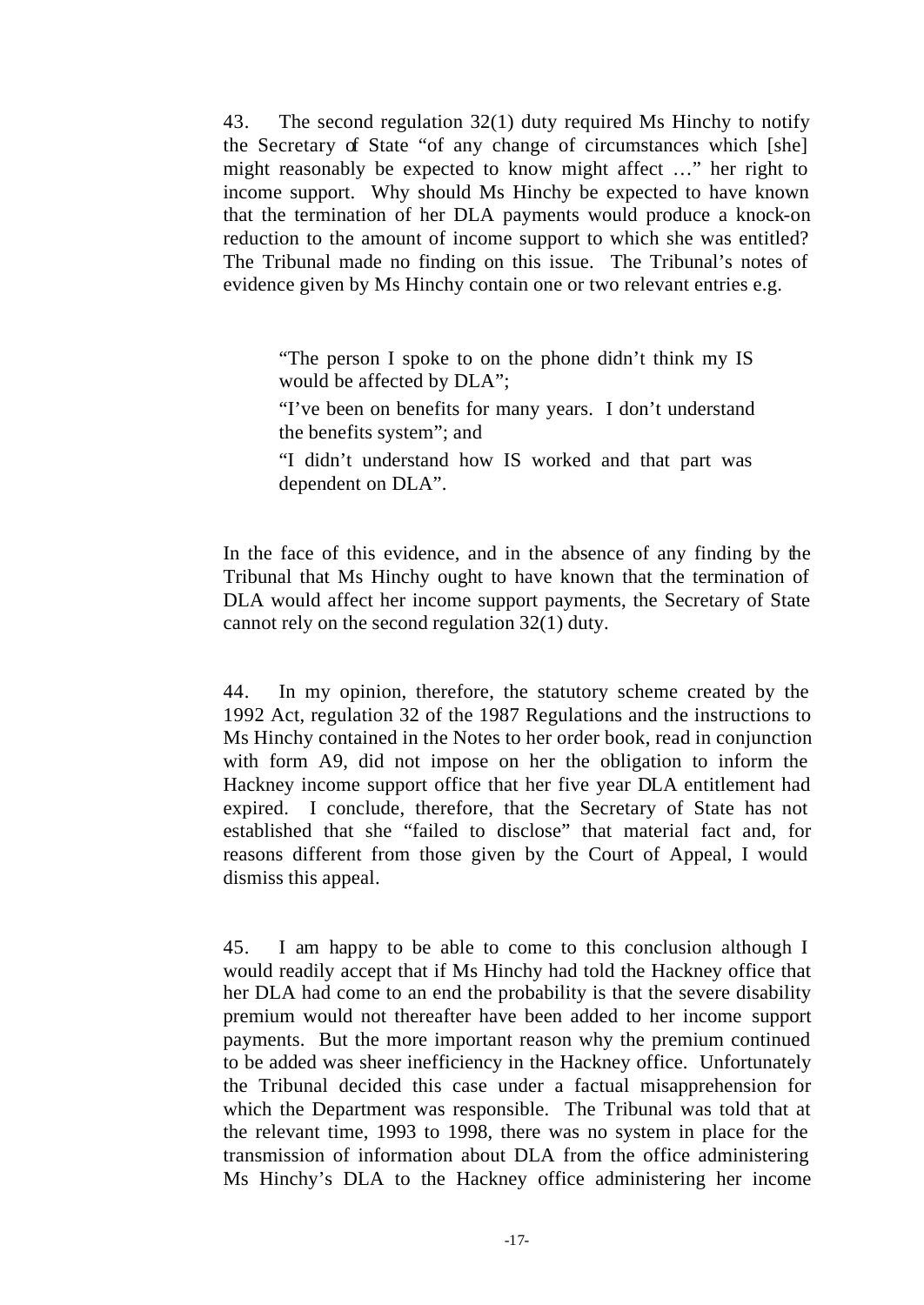support. The Tribunal made their findings of fact on that footing. It was a false footing. A letter dated 20 August 2002 from the Secretary of State's solicitor to the Child Poverty Action Group ("CPAG"), who had taken up the cudgels on behalf of Ms Hinchy, corrected the misapprehension. The letter made clear that there had been a manual process in operation at the material time for the transmission of information from the DLA office to the Hackney income support office. The letter explained that:

"This system … was in use at the relevant time. The … system should operate as follows. When an award of DLA is made, the DLA office should send a card notification to the relevant IS office by normal internal post. The card provides a breakdown of the components of the award, the period and type of award…If the award is revised or superseded for any reason, a further card should be sent from the DLA office to the relevant IS office which should contain the details of the changes. No further notification is sent to the IS office when the award of DLA comes to an end automatically. When these card notifications are received by the IS office, the action by the IS staff should be to record the details of the award and to alter the amount of benefit payable accordingly. A case control should also be set for six weeks before the award is due to end. This only applies when the award is for a fixed term …"

The fact that following the DLA award in 1993 a severe disability premium was added to Ms Hinchy's income support payments shows that the requisite card must have been sent by the DLA office to the Hackney income support office. But the Hackney office presumably failed to set the requisite case control entry. If the case control had been set, as the system required, the severe disability premium would not have continued to be added to the income support payments after the five year DLA period had expired.

46. It is, of course, a matter of regret that the information contained in the Department's 20 August 2002 letter was not available to the Tribunal. The letter shows, first, that there was a very sensible Departmental system in force which, if it had been followed, could be expected to have prevented the overpayments to Ms Hinchy. It shows, also, that, on a high balance of probabilities, the Hackney office had in 1993 been sent by the DLA office a card containing the details of Ms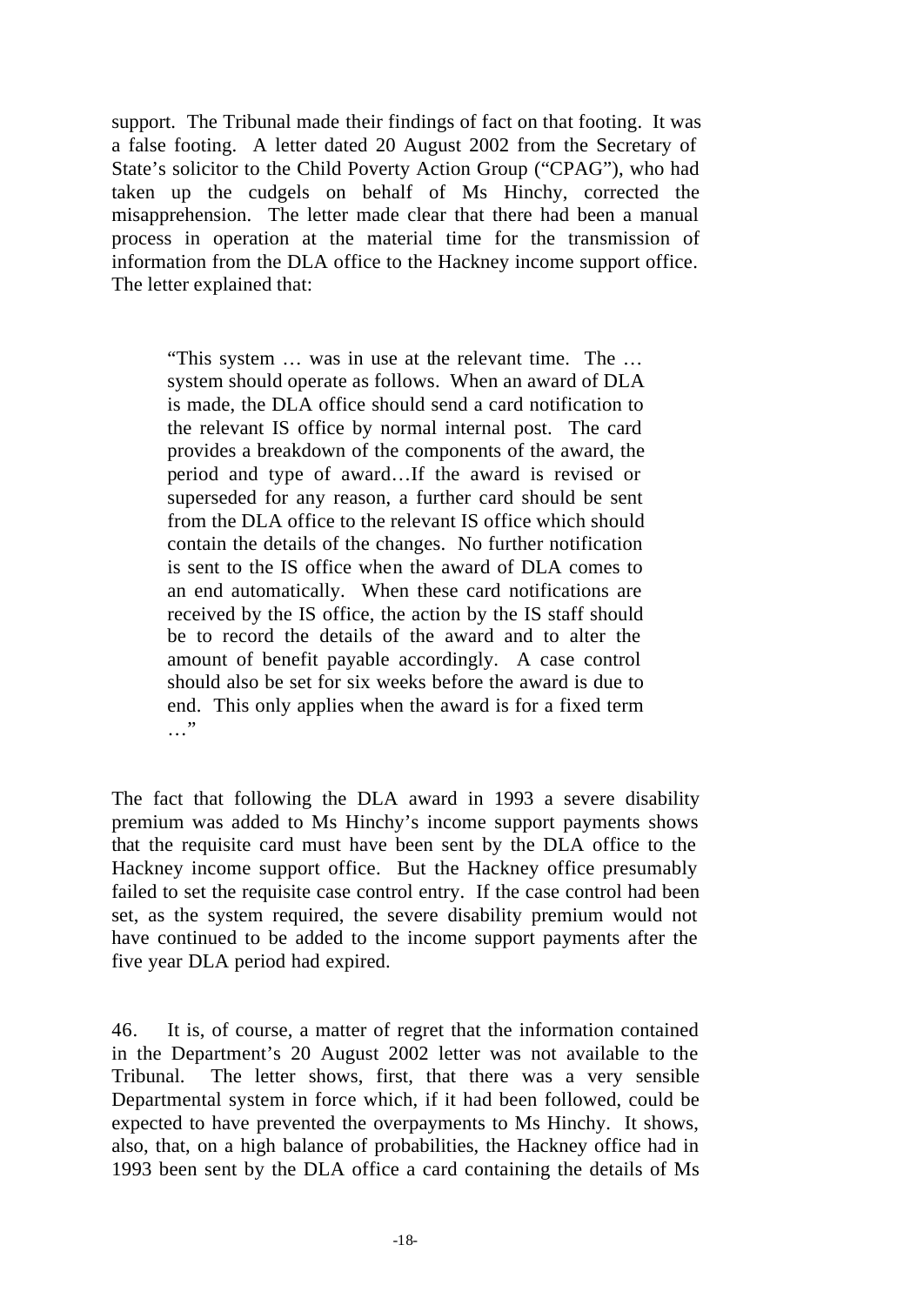Hinchy's five year DLA award. In attributing knowledge to the Secretary of State that Ms Hinchy's DLA award was for a five year period expiring on 12 October 1998 it is not necessary to rely on knowledge of officials in the DLA office. The same knowledge had been communicated to the Hackney income support office but, when October 1998 arrived, had been forgotten or overlooked. For the reasons cogently given by Lord Hoffmann I would not wish to base my conclusion in this case on the proposition that there could have been no failure to disclose because the Secretary of State, via his officials, already had the information in question. But it seems to me apparent that the Secretary of State is seeking by his section 71(1) claim against Ms Hinchy to remedy the consequences of the inefficiencies of his own Departmental officials. I regret that what I regard as a strained construction of a paragraph of the notes at the back of Ms Hinchy's order book should enable him to succeed in doing so.

#### **LORD WALKER OF GESTINGTHORPE**

My Lords,

47. I too agree that this appeal should be allowed for the reasons set out in the opinion of my noble and learned friend Lord Hoffmann, with which I am in complete agreement.

## **BARONESS HALE OF RICHMOND**

My Lords,

48. The benefits system is there for anyone who has or may have a claim upon it. In practice that is almost everyone. This is not just law for the poor. Many claimants are wholly dependent on benefits and have no other resources available to them. Many are old, ill, disabled or struggling to bring up children on their own. Benefits are there to guard against the eventualities which make it difficult for people to be selfsufficient. But they do this in a number of different ways, by a mixture of universal, contributory and non-contributory, non-means-tested and means-tested benefits or tax credits. This means that almost everyone at some time in their lives will have a valid claim to some form of benefit.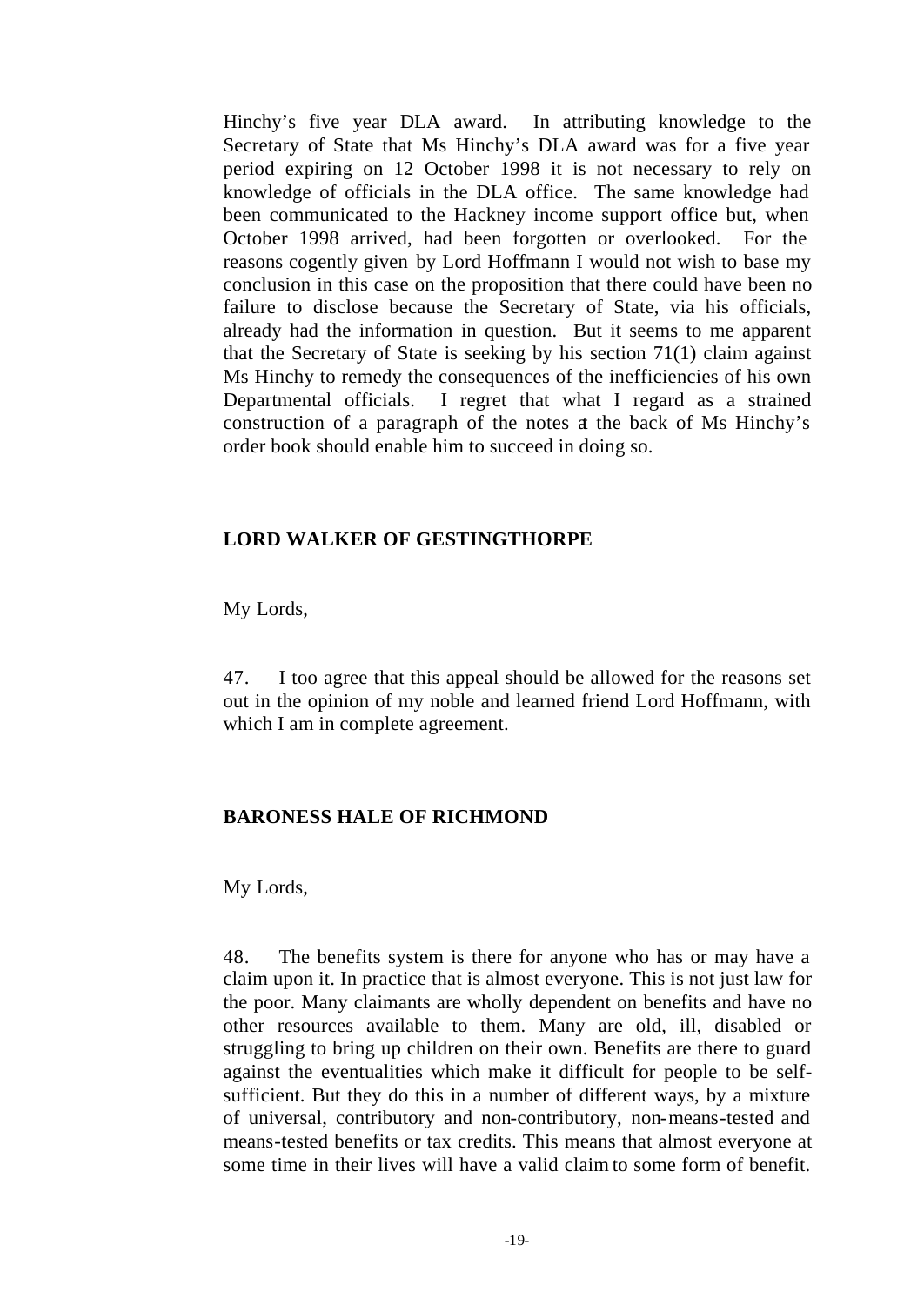We are all potential claimants as well as contributors. This means that it is in all our interests that the system be well designed and well administered so that everyone receives what they are properly entitled to, neither more nor less. It also means that the system is enormously complicated. Few people can be expected to understand even their own entitlements and how these have been worked out, let alone the system as a whole.

49. The issue in this appeal is whether in the circumstances the respondent failed to disclose any material fact to the Secretary of State for the purpose of section 71 of the Social Security Administration Act 1992 in consequence of which he made a payment which he would not have made but for that failure. The size and complexity of the system is relevant to that issue in at least three ways. First, if the specialist judiciary who do understand the system and the people it serves have established consistent principles, the generalist courts should respect those principles unless they can clearly be shown to be wrong in law. Second, there is nothing intrinsically wrong in relying on the claimant to give the Secretary of State the information he requires to make his decisions, provided that this is information which the claimant has and that the Secretary of State has made his requirements plain. Nor is it intrinsically wrong to include in these requirements information which is already known in one part of the system but not in the part that needs to know it to make the decision in question. (It is different, of course, if the claimant does not know and cannot reasonably be expected to know but the department does and can: see *Kerr v Department for Social Development* [2004] UKHL 23, [2004] 1 WLR 1372.) In an ide al world, administrative systems might be so efficient that any official in one office might at a few clicks of a mouse be able to retrieve all the information about a particular claimant held everywhere else in the system. But many would find such efficiency sinister. It is certainly not yet with us. Third, however, the way in which claimants and others are required to give their information should reflect the respective knowledge and expertise of those who administer the system, on the one hand, and of the claimants who have to deal with it, on the other. The fact-finding process is a co-operative effort in which both have a part to play.

50. Until recently, the social security commissioners had established a consistent approach to the recovery of overpaid benefits under section 71 of the Social Security Administration Act 1992 and its predecessors. On the one hand, they have consistently rejected the attempts of Mr Howell and Mr Drabble, and others before them, to persuade them that what is known in one part of the system is deemed to be already known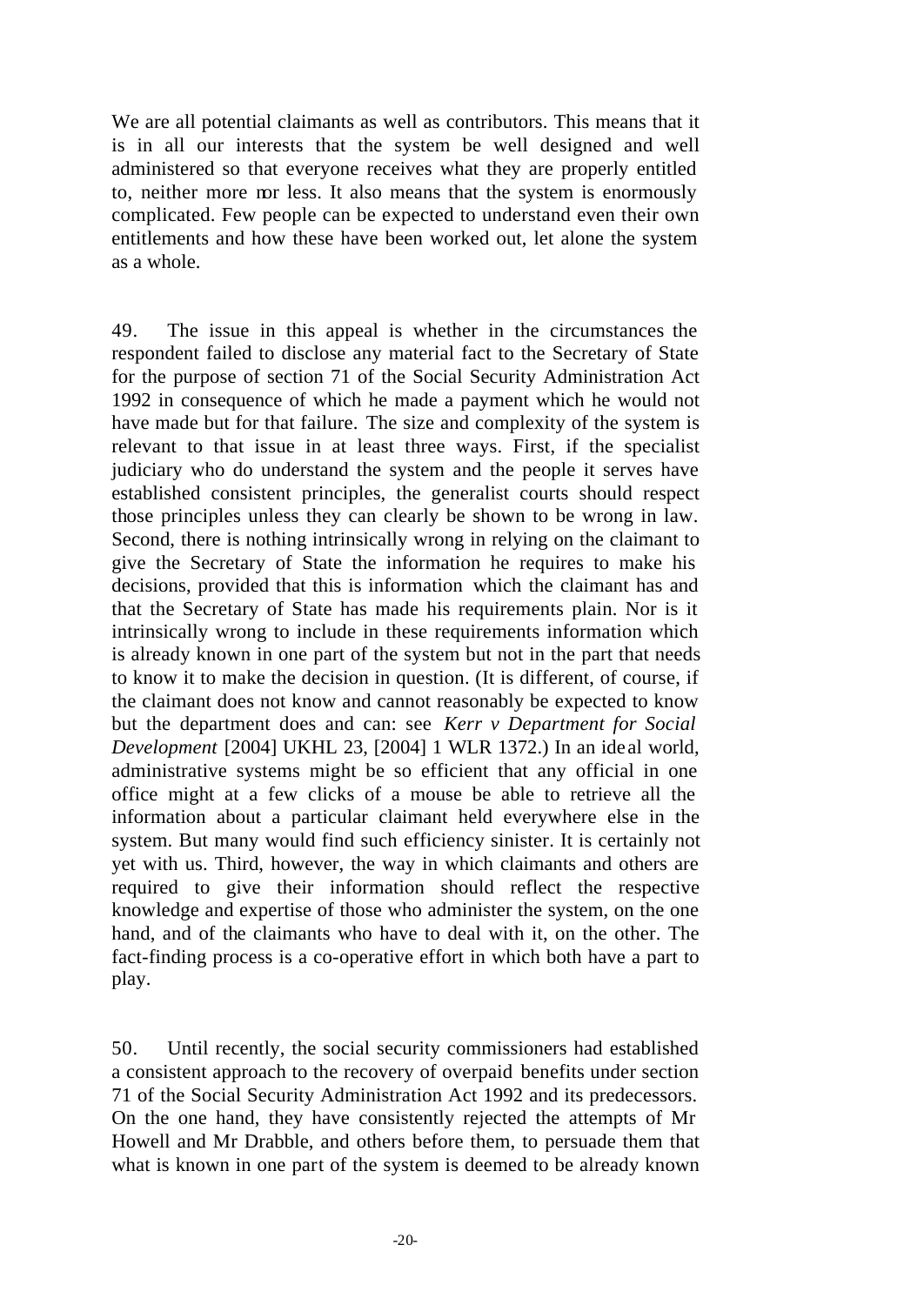throughout and thus need not be disclosed again. On the other hand, they have interpreted section 71 in such a way as to place reasonable rather than unreasonable burdens upon claimants. There are good reasons for this. The section gives the Secretary of State a statutory right of recovery which is more favourable than an action for money had and received. There is, for example, no defence of change of position. It also gives him an easy method of recovery through deduction from future benefits: see section 71(8). Further, section 71 tightened up the law, by applying to all benefits the rule which before 1986 had been applicable only to means-tested benefits. The differences were explained by Lord Woolf in *Plewa v Chief Adjudication Officer* [1995] 1 AC 249, at 253 to 255. In particular, the defence of due care and diligence to avoid overpayment, previously available for people who had been overpaid non-means-tested benefits, but not for those who had been overpaid means-tested benefits, was no longer available to anyone. Even so, the section does not give an absolute right of recovery of all overpaid benefit. The over-payment must have been the result of misrepresentation or failure to disclose a material fact. Simple nondisclosure is not enough. It must be in breach of a duty to disclose.

51. The original statement of this principle, by Mr Commissioner Edwards-Jones QC in R(SB) 21/82, at para 4(2), was as follows:

" . . . I consider that a 'failure' to disclose necessarily imports the concept of some breach of obligation, moral or legal – i.e. the non-disclosure must have occurred in circumstances in which, at lowest, disclosure by the person in question was reasonably to be expected; see amongst the definitions of 'failure' in the Shorter Oxford English Dictionary:

'1 . . . non-performance, default; also a lapse . . . '"

This was picked up by a Tribunal of Commissioners in R(SB)15/87 (see also Tribunal decisions CG/4494/1999 and R(IS) 5/03 and numerous individual Commissioners' decisions), at para 26:

". . . The section uses the phrase 'fails to disclose' and not 'does not disclose' and one Commissioner said in Decision R(SB) 21/82 at paragraph 4(2) (in a passage that has frequently, e.g. in Decision R(SB) 28/83 at paragraph 11 and R(SB) 54/83 at paragraph 13(3), been cited with approval by other Commissioners) that a failure imported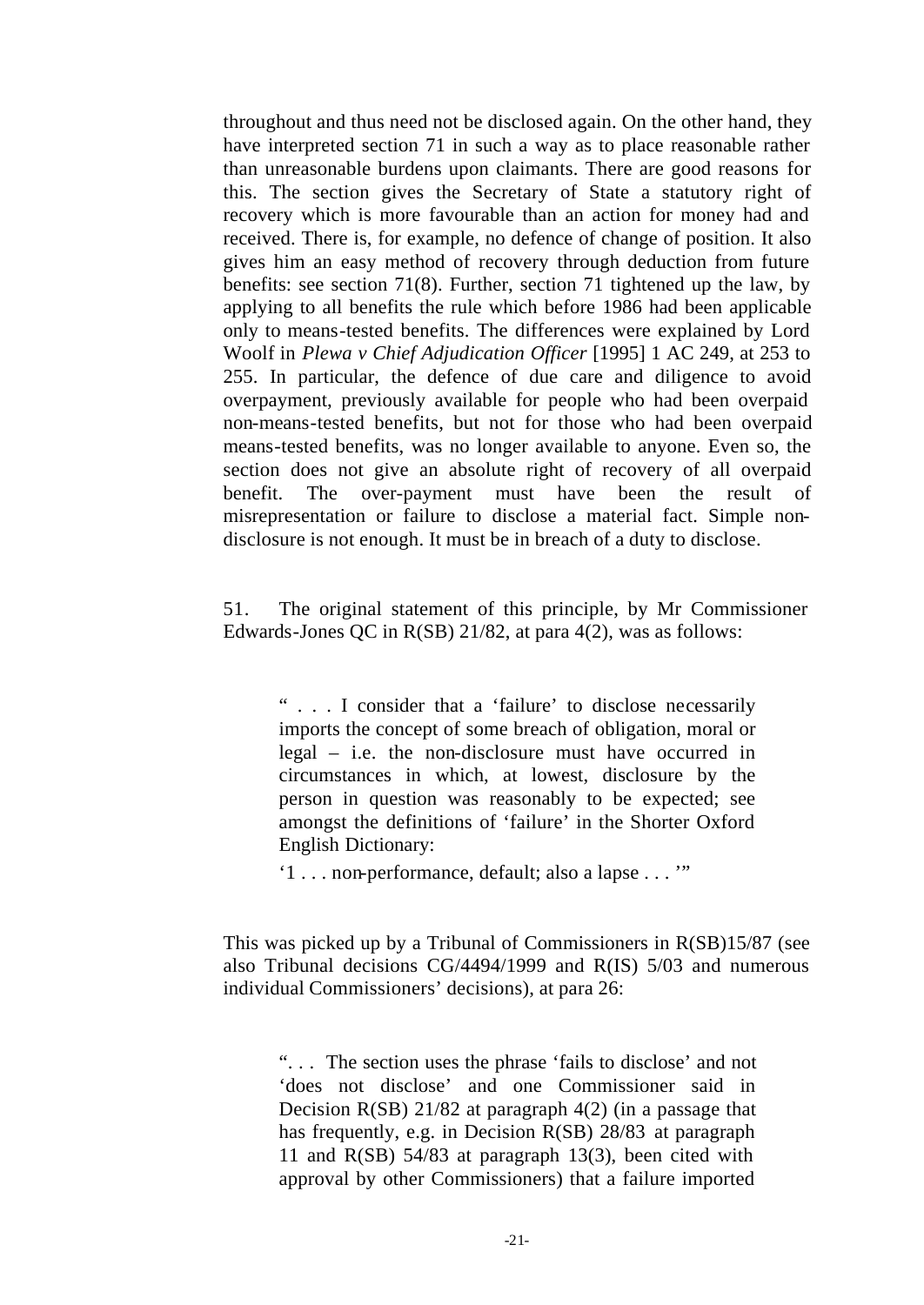the breach of some obligation such that the relevant nondisclosure occurred in circumstances in which, at the lowest, disclosure by the person in question was reasonably to be expected. To whom is there this obligation to disclose? We are concerned here with breaches of the obligation which have the consequence that expenditure is incurred by the Secretary of State; and, in our view, the obligation is to disclose to a member or members of the staff of an office of the Department handling the transaction giving rise to the expenditure."

52. Although it had been consistently stated by Commissioners for many years, the principle that 'disclosure by the person in question was reasonably to be expected' has recently been disapproved by another Tribunal of Commissioners in CIS/4348/2003. That decision turned on whether the individual characteristics of the claimant were relevant to whether she was in breach of the duty to disclose. It is currently under appeal to the Court of Appeal. We are concerned with a different issue and nothing in this case should be seen as prejudicing the outcome of that appeal.

53. All of these decisions are consistent, however, in requiring that there be some breach of a duty to disclose. Indeed, in CIS/4348/2003 the Tribunal of Commissioners disapproved of the idea that there might be only a moral duty to disclose. In my view they were right to do so. Failure to disclose has legal consequences which may be very serious for the person concerned; a breach of a moral duty, even if disclosure is reasonably to be expected in the circumstances, should not suffice. Furthermore, section 71(1) permits recovery from the person who misrepresented or failed to disclose the fact, rather than from the person who received the overpaid benefit. It could not be right to require such third parties to pay back money which they had never received unless they were in breach of a legal duty to disclose the information in question. Section 71(1) clearly presupposes the existence of a legal duty to disclose the fact in question and failure to disclose refers to a breach of that duty.

54. What is the source and content of that duty? One obvious source (although there may be others to which our attention has not been drawn) are the regulations under which claimants and others may be required to furnish information to the Secretary of State. The vires for such regulations are contained in section 5 of the 1992 Act (quoted by my noble and learned friend, Lord Hoffmann, in paragraph 17 earlier).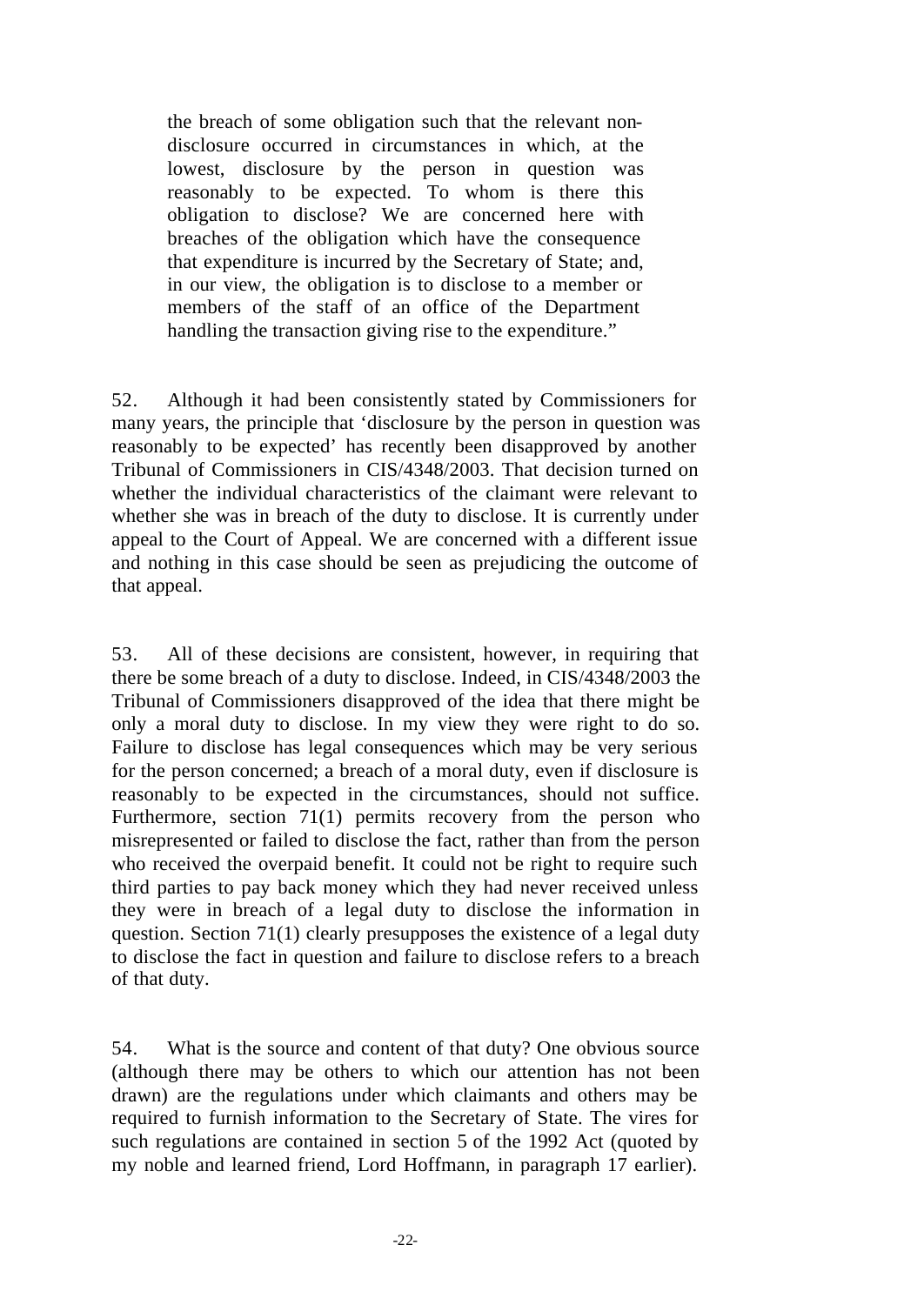The relevant regulation at the time was regulation 32(1) of the Social Security (Claims and Payments) Regulations 1987 (quoted by Lord Hoffmann, in paragraph 19). The beneficiary "shall furnish in such manner and at such times as the Secretary of State…may determine such certificates and other documents and such information or facts affecting the right to benefit or to its receipt as the Secretary of State…may require…, and in particular shall notify the Secretary of State…of any change of circumstances which he might reasonably be expected to know might affect the right to benefit, . . ."

55. This is commonly regarded as imposing two duties: a duty to give the information and supporting evidence required by the Secretary of State and a further duty to notify changes which the claimant might reasonably be expected to know might affect the right to benefit to the appropriate office. It is not entirely plain whether the second duty is merely a particular instance of the first, so that the Secretary of State must have required such changes to be notified, or whether it is a freestanding duty. In my view, nothing turns on that difference here. In the first case, it is incumbent upon the Secretary of State to make it crystal clear what it is that he needs to know and in the second case the claimant cannot reasonably be expected to know that something might affect his claim to benefit unless the Secretary of State has made it clear what sort of changes might do so.

56. I say this because this regulation has to be interpreted and applied in its factual context. Those administering the system on behalf of the Secretary of State have to understand all its ramifications and interactions. Claimants cannot be expected to do so. They cannot be expected to guess all the information which may be relevant to their claims. They do not know the conditions of entitlement or how their right to one benefit may affect their right to another. It is incumbent upon the Secretary of State to make it clear what information he requires. This has to be made particularly clear where any reasonable claimant might not think that it was relevant at all. It should also be made particularly clear where it might not occur to any reasonable claimant in this day and age that the relevant office did not already have the information in question. In this context, there is a difference between matters which only the claimant can know and matters which someone in the benefits system knows or ought to know. The claimant cannot be expected to guess who needs to know the information required. It is incumbent upon the Secretary of State to make it plain to whom the information is to be given or the change in circumstances notified.